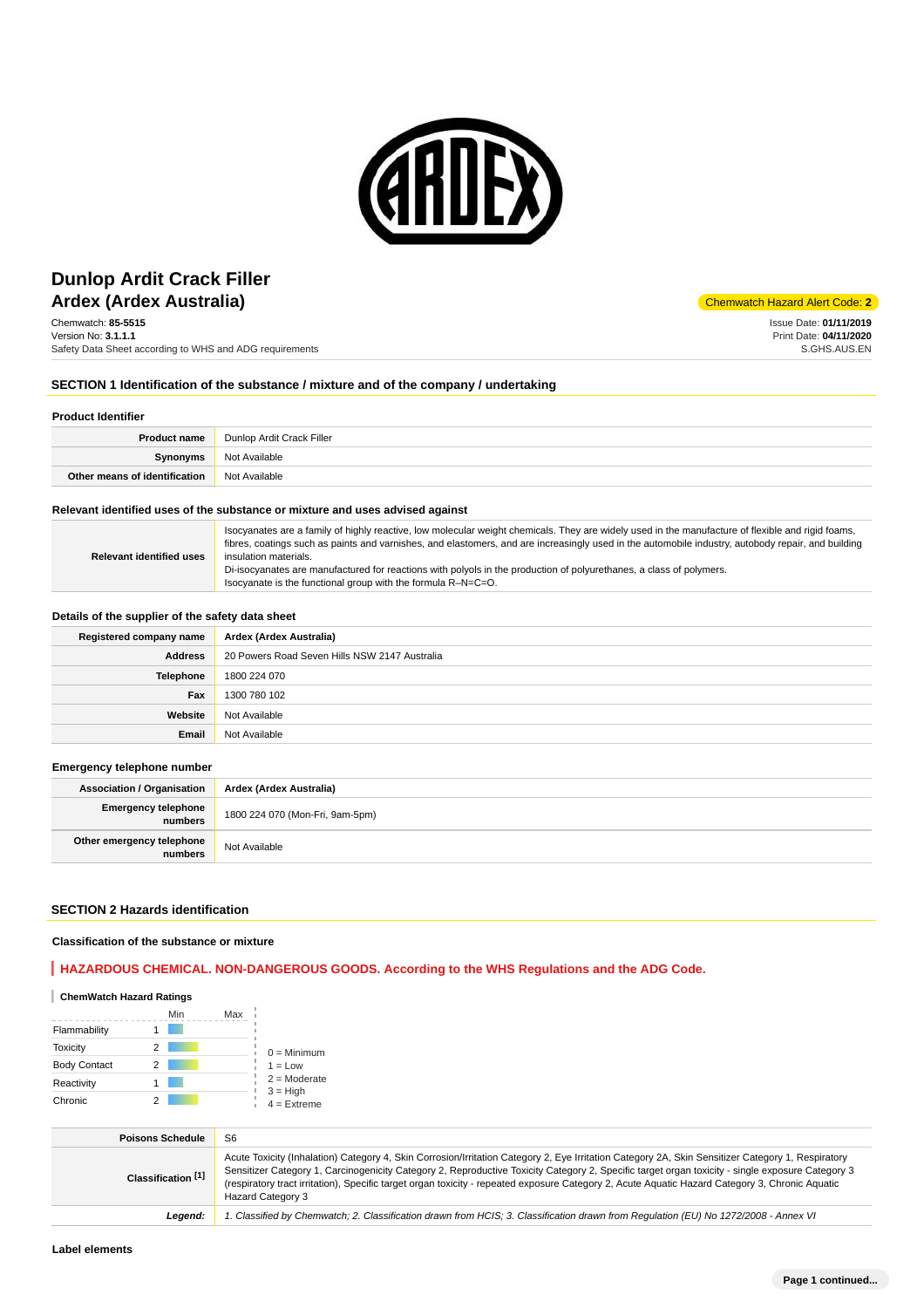**Signal word Danger**

#### **Hazard statement(s)**

| H332 | Harmful if inhaled.                                                        |  |
|------|----------------------------------------------------------------------------|--|
| H315 | Causes skin irritation.                                                    |  |
| H319 | Causes serious eye irritation.                                             |  |
| H317 | May cause an allergic skin reaction.                                       |  |
| H334 | May cause allergy or asthma symptoms or breathing difficulties if inhaled. |  |
| H351 | Suspected of causing cancer.                                               |  |
| H361 | Suspected of damaging fertility or the unborn child.                       |  |
| H335 | May cause respiratory irritation.                                          |  |
| H373 | May cause damage to organs through prolonged or repeated exposure.         |  |
| H412 | Harmful to aquatic life with long lasting effects.                         |  |

#### **Precautionary statement(s) Prevention**

| P201        | Obtain special instructions before use.                                    |  |
|-------------|----------------------------------------------------------------------------|--|
| <b>P260</b> | Do not breathe mist/vapours/spray.                                         |  |
| P271        | Use only outdoors or in a well-ventilated area.                            |  |
| P280        | Wear protective gloves/protective clothing/eye protection/face protection. |  |

#### **Precautionary statement(s) Response**

| P304+P340 | IF INHALED: Remove victim to fresh air and keep at rest in a position comfortable for breathing. |  |
|-----------|--------------------------------------------------------------------------------------------------|--|
| P308+P313 | IF exposed or concerned: Get medical advice/attention.                                           |  |
| P321      | Specific treatment (see advice on this label).                                                   |  |
| P342+P311 | If experiencing respiratory symptoms: Call a POISON CENTER or doctor/physician.                  |  |

#### **Precautionary statement(s) Storage**

| P405      | 240r<br>locked up.                                               |  |
|-----------|------------------------------------------------------------------|--|
| P403+P233 | Store in a well-ventilated place. Keep container tightly closed. |  |

#### **Precautionary statement(s) Disposal**

**P501** Dispose of contents/container to authorised hazardous or special waste collection point in accordance with any local regulation.

### **SECTION 3 Composition / information on ingredients**

#### **Substances**

See section below for composition of Mixtures

### **Mixtures**

| <b>CAS No</b> | %[weight] | Name                                          |
|---------------|-----------|-----------------------------------------------|
| Not Available |           | Part A Containing:                            |
| 9016-87-9     | 25-50     | polymeric diphenylmethane diisocyanate        |
| 101-68-8      | 25-50     | 4.4'-diphenylmethane diisocyanate (MDI)       |
| 6846-50-0     | 25-50     | 2.2.4-trimethyl-1.3-pentanediol diisobutyrate |
| Not Available |           | Part B Containing:                            |
| 6846-50-0     | 25-50     | 2,2,4-trimethyl-1,3-pentanediol diisobutyrate |
| 9003-11-6     | $5 - 10$  | polypropylene/ polyethylene glycol copolymer  |
| 111-46-6      | $5 - 10$  | diethylene glycol                             |

### **SECTION 4 First aid measures**

### **Description of first aid measures**

| <b>Eye Contact</b> | If this product comes in contact with the eyes:<br>Immediately hold eyelids apart and flush the eye continuously with running water.<br>Ensure complete irrigation of the eye by keeping eyelids apart and away from eye and moving the eyelids by occasionally lifting the upper<br>and lower lids.<br>Continue flushing until advised to stop by the Poisons Information Centre or a doctor, or for at least 15 minutes.<br>Transport to hospital or doctor without delay.<br>Removal of contact lenses after an eye injury should only be undertaken by skilled personnel. |
|--------------------|-------------------------------------------------------------------------------------------------------------------------------------------------------------------------------------------------------------------------------------------------------------------------------------------------------------------------------------------------------------------------------------------------------------------------------------------------------------------------------------------------------------------------------------------------------------------------------|
|--------------------|-------------------------------------------------------------------------------------------------------------------------------------------------------------------------------------------------------------------------------------------------------------------------------------------------------------------------------------------------------------------------------------------------------------------------------------------------------------------------------------------------------------------------------------------------------------------------------|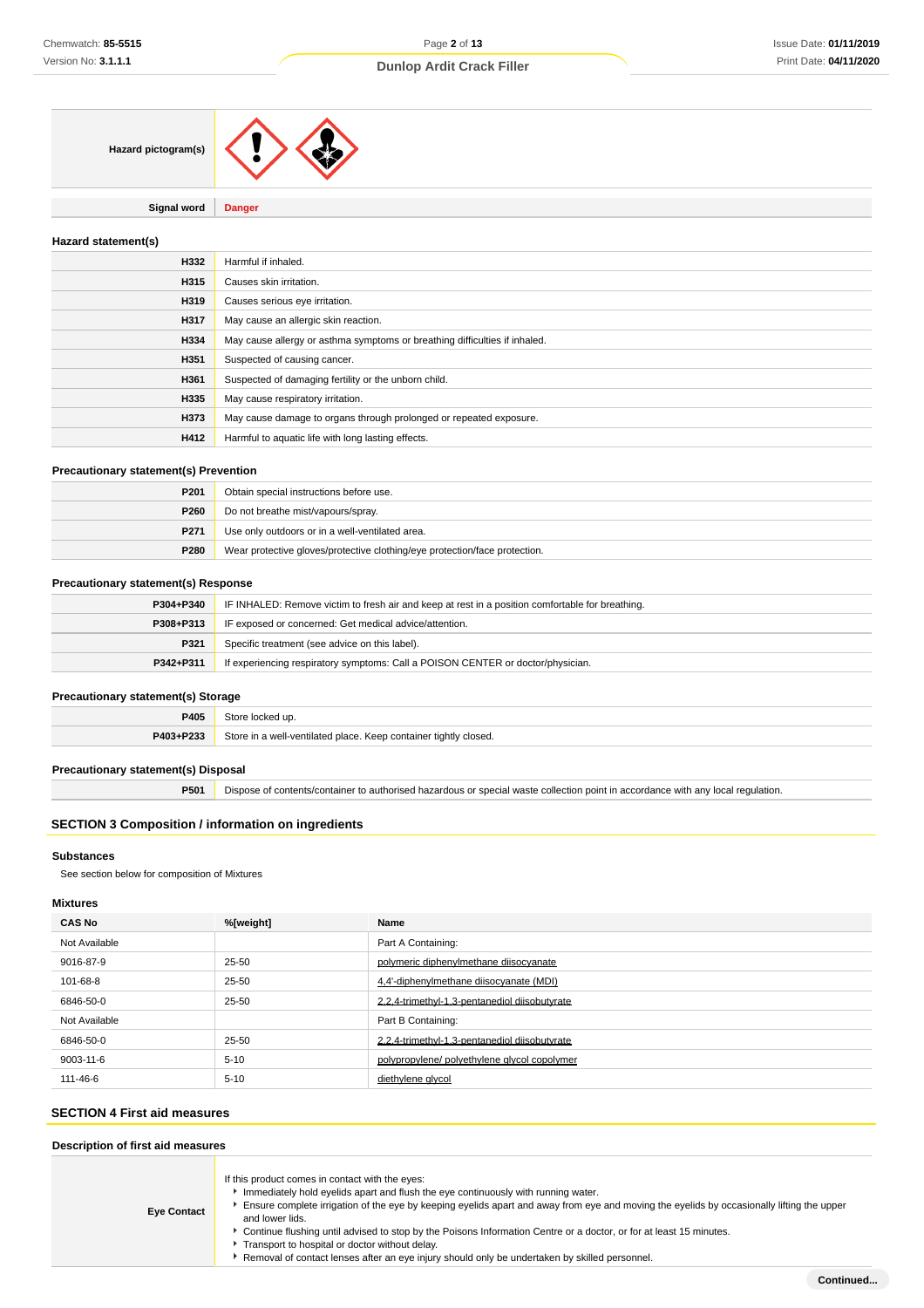| <b>Skin Contact</b> | If skin contact occurs:<br>Immediately remove all contaminated clothing, including footwear.<br>Fiush skin and hair with running water (and soap if available).<br>Seek medical attention in event of irritation.                                                                                                                                                                                                                                                                                                                                                                                                                                                                                                                                                                                                                        |
|---------------------|------------------------------------------------------------------------------------------------------------------------------------------------------------------------------------------------------------------------------------------------------------------------------------------------------------------------------------------------------------------------------------------------------------------------------------------------------------------------------------------------------------------------------------------------------------------------------------------------------------------------------------------------------------------------------------------------------------------------------------------------------------------------------------------------------------------------------------------|
| Inhalation          | If fumes or combustion products are inhaled remove from contaminated area.<br>Lay patient down. Keep warm and rested.<br>▶ Prostheses such as false teeth, which may block airway, should be removed, where possible, prior to initiating first aid procedures.<br>Apply artificial respiration if not breathing, preferably with a demand valve resuscitator, bag-valve mask device, or pocket mask as trained.<br>Perform CPR if necessary.<br>Transport to hospital, or doctor, without delay.<br>Following uptake by inhalation, move person to an area free from risk of further exposure. Oxygen or artificial respiration should be administered<br>as needed. Asthmatic-type symptoms may develop and may be immediate or delayed up to several hours. Treatment is essentially symptomatic.<br>A physician should be consulted. |
| Ingestion           | For advice, contact a Poisons Information Centre or a doctor at once.<br>Urgent hospital treatment is likely to be needed.<br>If swallowed do <b>NOT</b> induce vomiting.<br>If vomiting occurs, lean patient forward or place on left side (head-down position, if possible) to maintain open airway and prevent aspiration.<br>• Observe the patient carefully.<br>Never give liquid to a person showing signs of being sleepy or with reduced awareness; i.e. becoming unconscious.<br>Give water to rinse out mouth, then provide liquid slowly and as much as casualty can comfortably drink.<br>Transport to hospital or doctor without delay.                                                                                                                                                                                     |

#### **Indication of any immediate medical attention and special treatment needed**

Treat symptomatically.

To treat poisoning by the higher aliphatic alcohols (up to C7):

- Gastric lavage with copious amounts of water.
- It may be beneficial to instill 60 ml of mineral oil into the stomach.
- Oxygen and artificial respiration as needed.

-----------------------------------------------------------------

-----------------------------------------------------------------

- Electrolyte balance: it may be useful to start 500 ml. M/6 sodium bicarbonate intravenously but maintain a cautious and conservative attitude toward electrolyte replacement unless shock or severe acidosis threatens.
- To protect the liver, maintain carbohydrate intake by intravenous infusions of glucose.
- Haemodialysis if coma is deep and persistent. [GOSSELIN, SMITH HODGE: Clinical Toxicology of Commercial Products, Ed 5)

#### BASIC TREATMENT

- Establish a patent airway with suction where necessary.
- Watch for signs of respiratory insufficiency and assist ventilation as necessary.
- Administer oxygen by non-rebreather mask at 10 to 15 l/min.
- Monitor and treat, where necessary, for shock.
- Monitor and treat, where necessary, for pulmonary oedema.
- Anticipate and treat, where necessary, for seizures.
- **P** DO NOT use emetics. Where ingestion is suspected rinse mouth and give up to 200 ml water (5 ml/kg recommended) for dilution where patient is able to swallow, has a strong gag reflex and does not drool.
- Give activated charcoal.

#### ----------------------------------------------------------------- ADVANCED TREATMENT

- -----------------------------------------------------------------
- Consider orotracheal or nasotracheal intubation for airway control in unconscious patient or where respiratory arrest has occurred.
- Positive-pressure ventilation using a bag-valve mask might be of use.
- Monitor and treat, where necessary, for arrhythmias.
- Start an IV D5W TKO. If signs of hypovolaemia are present use lactated Ringers solution. Fluid overload might create complications.
- If the patient is hypoglycaemic (decreased or loss of consciousness, tachycardia, pallor, dilated pupils, diaphoresis and/or dextrose strip or glucometer readings below 50 mg), give 50% dextrose.
- Hypotension with signs of hypovolaemia requires the cautious administration of fluids. Fluid overload might create complications.
- Drug therapy should be considered for pulmonary oedema.

-----------------------------------------------------------------

-----------------------------------------------------------------

- Treat seizures with diazepam.
- Proparacaine hydrochloride should be used to assist eye irrigation.

#### EMERGENCY DEPARTMENT

- Laboratory analysis of complete blood count, serum electrolytes, BUN, creatinine, glucose, urinalysis, baseline for serum aminotransferases (ALT and AST), calcium, phosphorus and magnesium, may assist in establishing a treatment regime. Other useful analyses include anion and osmolar gaps, arterial blood gases (ABGs), chest radiographs and electrocardiograph.
- Positive end-expiratory pressure (PEEP)-assisted ventilation may be required for acute parenchymal injury or adult respiratory distress syndrome.
- Acidosis may respond to hyperventilation and bicarbonate therapy.
- Haemodialysis might be considered in patients with severe intoxication.
- Consult a toxicologist as necessary. BRONSTEIN, A.C. and CURRANCE, P.L. EMERGENCY CARE FOR HAZARDOUS MATERIALS EXPOSURE: 2nd Ed. 1994

For C8 alcohols and above.

Symptomatic and supportive therapy is advised in managing patients.

#### **SECTION 5 Firefighting measures**

#### **Extinguishing media**

- Small quantities of water in contact with hot liquid may react violently with generation of a large volume of rapidly expanding hot sticky semi-solid foam.
- **Presents additional hazard when fire fighting in a confined space.**
- Cooling with flooding quantities of water reduces this risk.
- Water spray or fog may cause frothing and should be used in large quantities.
- Alcohol stable foam.
- Dry chemical powder.
- BCF (where regulations permit).
- Carbon dioxide.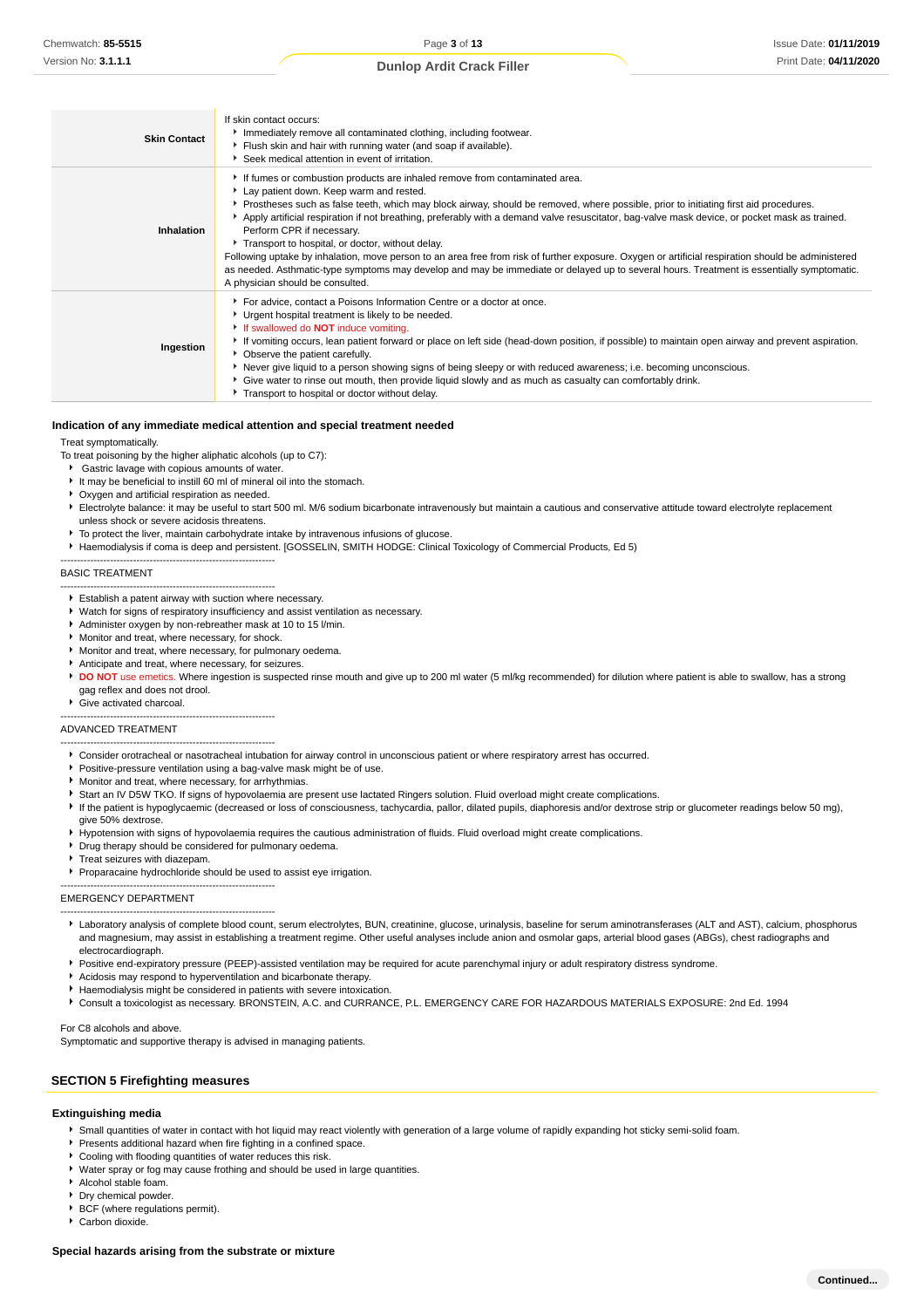| <b>Fire Incompatibility</b>    | Avoid contamination with oxidising agents i.e. nitrates, oxidising acids, chlorine bleaches, pool chlorine etc. as ignition may result                                                                                                                                                                                                                                                                                                                                                                                                                                                                                                                                                                                                                                                             |
|--------------------------------|----------------------------------------------------------------------------------------------------------------------------------------------------------------------------------------------------------------------------------------------------------------------------------------------------------------------------------------------------------------------------------------------------------------------------------------------------------------------------------------------------------------------------------------------------------------------------------------------------------------------------------------------------------------------------------------------------------------------------------------------------------------------------------------------------|
| <b>Advice for firefighters</b> |                                                                                                                                                                                                                                                                                                                                                                                                                                                                                                                                                                                                                                                                                                                                                                                                    |
| <b>Fire Fighting</b>           | Alert Fire Brigade and tell them location and nature of hazard.<br>▶ Wear full body protective clothing with breathing apparatus.<br>Prevent, by any means available, spillage from entering drains or water course.<br>Use water delivered as a fine spray to control fire and cool adjacent area.                                                                                                                                                                                                                                                                                                                                                                                                                                                                                                |
| <b>Fire/Explosion Hazard</b>   | -Combustible.<br>-Moderate fire hazard when exposed to heat or flame.<br>-When heated to high temperatures decomposes rapidly generating vapour which pressures and may then rupture containers with release of<br>flammable and highly toxic isocyanate vapour.<br>-Burns with acrid black smoke and poisonous fumes.<br>Combustion products include:<br>carbon dioxide (CO2)<br>isocyanates<br>and minor amounts of<br>hydrogen cyanide<br>nitrogen oxides (NOx)<br>other pyrolysis products typical of burning organic material.<br>May emit corrosive fumes.<br>When heated at high temperatures many isocyanates decompose rapidly generating a vapour which pressurises containers, possibly to the point<br>of rupture. Release of toxic and/or flammable isocyanate vapours may then occur |
| <b>HAZCHEM</b>                 | Not Applicable                                                                                                                                                                                                                                                                                                                                                                                                                                                                                                                                                                                                                                                                                                                                                                                     |
|                                |                                                                                                                                                                                                                                                                                                                                                                                                                                                                                                                                                                                                                                                                                                                                                                                                    |

### **SECTION 6 Accidental release measures**

### **Personal precautions, protective equipment and emergency procedures**

See section 8

#### **Environmental precautions**

See section 12

#### **Methods and material for containment and cleaning up**

| <b>Minor Spills</b> | Slippery when spilt.<br>Remove all ignition sources.<br>Clean up all spills immediately.<br>Avoid breathing vapours and contact with skin and eyes.<br>• Control personal contact with the substance, by using protective equipment.                                                                                                                                                                                                                                                                                                                                                                                                                                                                                                                                                                                                                                                                                                                                                                                                                                                                                                                                                                                                                                |
|---------------------|---------------------------------------------------------------------------------------------------------------------------------------------------------------------------------------------------------------------------------------------------------------------------------------------------------------------------------------------------------------------------------------------------------------------------------------------------------------------------------------------------------------------------------------------------------------------------------------------------------------------------------------------------------------------------------------------------------------------------------------------------------------------------------------------------------------------------------------------------------------------------------------------------------------------------------------------------------------------------------------------------------------------------------------------------------------------------------------------------------------------------------------------------------------------------------------------------------------------------------------------------------------------|
| <b>Major Spills</b> | ▶ Liquid Isocyanates and high isocyanate vapour concentrations will penetrate seals on self contained breathing apparatus - SCBA should be<br>used inside encapsulating suit where this exposure may occur.<br>For isocyanate spills of less than 40 litres (2 m2):<br>Evacuate area from everybody not dealing with the emergency, keep them upwind and prevent further access, remove ignition sources and,<br>if inside building, ventilate area as well as possible.<br>▶ Notify supervision and others as necessary.<br>• Put on personal protective equipment (suitable respiratory protection, face and eye protection, protective suit, gloves and impermeable<br>boots).<br>Control source of leakage (where applicable).<br>Slippery when spilt.<br>Avoid contamination with water, alkalies and detergent solutions.<br>Material reacts with water and generates gas, pressurises containers with even drum rupture resulting.<br>DO NOT reseal container if contamination is suspected.<br>• Open all containers with care.<br>DO NOT touch the spill material<br>Moderate hazard.<br>Clear area of personnel and move upwind.<br>Alert Fire Brigade and tell them location and nature of hazard.<br>▶ Wear breathing apparatus plus protective gloves. |

Personal Protective Equipment advice is contained in Section 8 of the SDS.

### **SECTION 7 Handling and storage**

| Precautions for safe handling |                                                                                                                                                                                                                                                                                                                                                                                                                                                                                                                                                                                                                                           |
|-------------------------------|-------------------------------------------------------------------------------------------------------------------------------------------------------------------------------------------------------------------------------------------------------------------------------------------------------------------------------------------------------------------------------------------------------------------------------------------------------------------------------------------------------------------------------------------------------------------------------------------------------------------------------------------|
| Safe handling                 | DO NOT allow clothing wet with material to stay in contact with skin<br>Avoid all personal contact, including inhalation.<br>▶ Wear protective clothing when risk of exposure occurs.<br>▶ Use in a well-ventilated area.<br>Prevent concentration in hollows and sumps.                                                                                                                                                                                                                                                                                                                                                                  |
| Other information             | for commercial quantities of isocyanates:<br>Isocyanates should be stored in adequately bunded areas. Nothing else should be kept within the same bunding. Pre-polymers need not be<br>segregated. Drums of isocyanates should be stored under cover, out of direct sunlight, protected from rain, protected from physical damage and<br>well away from moisture, acids and alkalis.<br>Rotate all stock to prevent ageing. Use on FIFO (First In-First Out) basis<br>Store in original containers.<br>Keep containers securely sealed.<br>▶ No smoking, naked lights or ignition sources.<br>Store in a cool, dry, well-ventilated area. |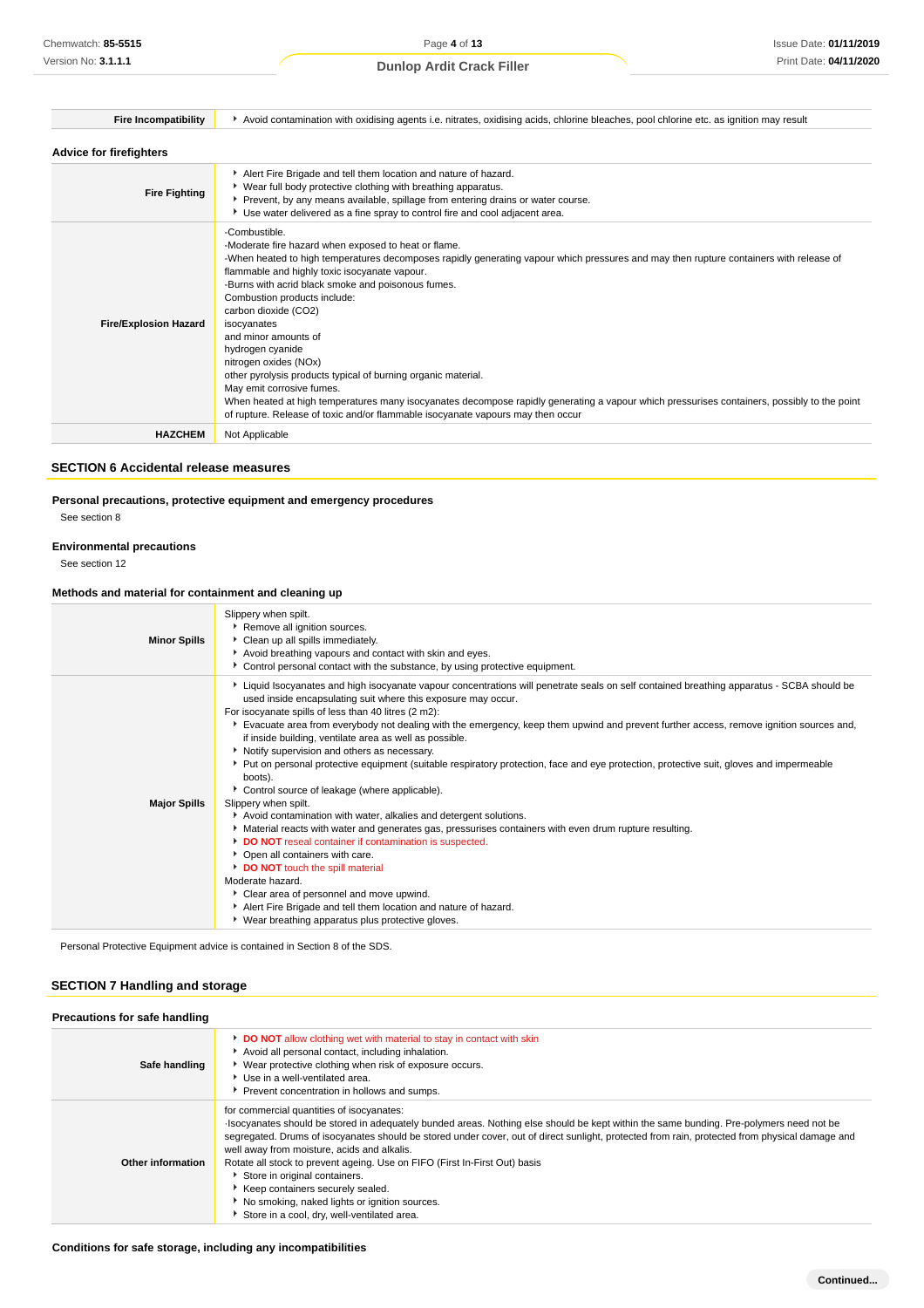| Suitable container      | ▶ Metal can or drum<br>Packaging as recommended by manufacturer.<br>• Check all containers are clearly labelled and free from leaks. |
|-------------------------|--------------------------------------------------------------------------------------------------------------------------------------|
| Storage incompatibility | Avoid reaction with oxidising agents<br>Avoid strong acids, bases.                                                                   |

### **SECTION 8 Exposure controls / personal protection**

### **Control parameters**

### **INGREDIENT DATA**

| Source                       | Ingredient                                 | <b>Material name</b>                    | <b>TWA</b>            | <b>STEL</b>           | Peak             | <b>Notes</b>     |
|------------------------------|--------------------------------------------|-----------------------------------------|-----------------------|-----------------------|------------------|------------------|
| Australia Exposure Standards | polymeric diphenylmethane<br>diisocvanate  | Isocyanates, all (as-NCO)               | $0.02 \text{ mg/m}$ 3 | $0.07 \text{ mg/m}$ 3 | Not<br>Available | Not<br>Available |
| Australia Exposure Standards | 4,4'-diphenylmethane diisocyanate<br>(MDI) | Methylene bisphenyl isocyanate<br>(MDI) | $0.02 \text{ mg/m}$ 3 | $0.07 \text{ mg/m}$ 3 | Not<br>Available | Not<br>Available |
| Australia Exposure Standards | diethylene glycol                          | 2,2'-Oxybis[ethanol]                    | 23 ppm / 100<br>mg/m3 | Not<br>Available      | Not<br>Available | Not<br>Available |

| Chemwatch: 85-5515                                |                                                                                                                                                                                                                                                                                                                                                                                                                                                                                                                                                                                                                                                                               | Page 5 of 13                                                                                                                                                                                                                                                                                                                                                                                                                                                                                     |                       |                                         |                    | Issue Date: 01/11/201 |  |
|---------------------------------------------------|-------------------------------------------------------------------------------------------------------------------------------------------------------------------------------------------------------------------------------------------------------------------------------------------------------------------------------------------------------------------------------------------------------------------------------------------------------------------------------------------------------------------------------------------------------------------------------------------------------------------------------------------------------------------------------|--------------------------------------------------------------------------------------------------------------------------------------------------------------------------------------------------------------------------------------------------------------------------------------------------------------------------------------------------------------------------------------------------------------------------------------------------------------------------------------------------|-----------------------|-----------------------------------------|--------------------|-----------------------|--|
| Version No: 3.1.1.1                               |                                                                                                                                                                                                                                                                                                                                                                                                                                                                                                                                                                                                                                                                               | <b>Dunlop Ardit Crack Filler</b>                                                                                                                                                                                                                                                                                                                                                                                                                                                                 |                       |                                         |                    | Print Date: 04/11/202 |  |
| Suitable container                                | Metal can or drum<br>Packaging as recommended by manufacturer.<br>• Check all containers are clearly labelled and free from leaks.                                                                                                                                                                                                                                                                                                                                                                                                                                                                                                                                            |                                                                                                                                                                                                                                                                                                                                                                                                                                                                                                  |                       |                                         |                    |                       |  |
| <b>Storage incompatibility</b>                    | Avoid reaction with oxidising agents<br>Avoid strong acids, bases.                                                                                                                                                                                                                                                                                                                                                                                                                                                                                                                                                                                                            |                                                                                                                                                                                                                                                                                                                                                                                                                                                                                                  |                       |                                         |                    |                       |  |
| SECTION 8 Exposure controls / personal protection |                                                                                                                                                                                                                                                                                                                                                                                                                                                                                                                                                                                                                                                                               |                                                                                                                                                                                                                                                                                                                                                                                                                                                                                                  |                       |                                         |                    |                       |  |
| <b>Control parameters</b>                         |                                                                                                                                                                                                                                                                                                                                                                                                                                                                                                                                                                                                                                                                               |                                                                                                                                                                                                                                                                                                                                                                                                                                                                                                  |                       |                                         |                    |                       |  |
| <b>Occupational Exposure Limits (OEL)</b>         |                                                                                                                                                                                                                                                                                                                                                                                                                                                                                                                                                                                                                                                                               |                                                                                                                                                                                                                                                                                                                                                                                                                                                                                                  |                       |                                         |                    |                       |  |
| <b>INGREDIENT DATA</b>                            |                                                                                                                                                                                                                                                                                                                                                                                                                                                                                                                                                                                                                                                                               |                                                                                                                                                                                                                                                                                                                                                                                                                                                                                                  |                       |                                         |                    |                       |  |
| <b>Source</b>                                     | Ingredient                                                                                                                                                                                                                                                                                                                                                                                                                                                                                                                                                                                                                                                                    | <b>Material name</b>                                                                                                                                                                                                                                                                                                                                                                                                                                                                             | <b>TWA</b>            | <b>STEL</b>                             | Peak               | <b>Notes</b>          |  |
| Australia Exposure Standards                      | polymeric diphenylmethane<br>diisocyanate                                                                                                                                                                                                                                                                                                                                                                                                                                                                                                                                                                                                                                     | Isocyanates, all (as-NCO)                                                                                                                                                                                                                                                                                                                                                                                                                                                                        | $0.02$ mg/m $3$       | $0.07$ mg/m $3$                         | Not<br>Available   | Not<br>Available      |  |
| Australia Exposure Standards                      | 4,4'-diphenylmethane diisocyanate<br>(MDI)                                                                                                                                                                                                                                                                                                                                                                                                                                                                                                                                                                                                                                    | Methylene bisphenyl isocyanate<br>(MDI)                                                                                                                                                                                                                                                                                                                                                                                                                                                          | $0.02$ mg/m $3$       | $0.07$ mg/m $3$                         | Not<br>Available   | Not<br>Available      |  |
| Australia Exposure Standards                      | diethylene glycol                                                                                                                                                                                                                                                                                                                                                                                                                                                                                                                                                                                                                                                             | 2,2'-Oxybis[ethanol]                                                                                                                                                                                                                                                                                                                                                                                                                                                                             | 23 ppm / 100<br>mg/m3 | Not<br>Available                        | Not<br>Available   | Not<br>Available      |  |
| <b>Emergency Limits</b>                           |                                                                                                                                                                                                                                                                                                                                                                                                                                                                                                                                                                                                                                                                               |                                                                                                                                                                                                                                                                                                                                                                                                                                                                                                  |                       |                                         |                    |                       |  |
| Ingredient                                        | <b>Material name</b>                                                                                                                                                                                                                                                                                                                                                                                                                                                                                                                                                                                                                                                          |                                                                                                                                                                                                                                                                                                                                                                                                                                                                                                  |                       | TEEL-1                                  | TEEL-2             | TEEL-3                |  |
| polymeric diphenylmethane<br>diisocyanate         | Polymethylene polyphenyl isocyanate; (Polymeric diphenylmethane diisocyanate)                                                                                                                                                                                                                                                                                                                                                                                                                                                                                                                                                                                                 |                                                                                                                                                                                                                                                                                                                                                                                                                                                                                                  |                       | $0.15 \text{ mg/m}$ 3                   | $3.6 \text{ mg/m}$ | 22 mg/m3              |  |
| 4,4'-diphenylmethane<br>diisocyanate (MDI)        | Methylene diphenyl diisocyanate; (Diphenylmethane diisocyanate; MDI)                                                                                                                                                                                                                                                                                                                                                                                                                                                                                                                                                                                                          |                                                                                                                                                                                                                                                                                                                                                                                                                                                                                                  |                       | $0.45$ mg/m $3$                         | Not Available      | Not Available         |  |
| 4,4'-diphenylmethane<br>diisocyanate (MDI)        |                                                                                                                                                                                                                                                                                                                                                                                                                                                                                                                                                                                                                                                                               | Methylenebis(isocyanato-benzene), 1,1'-; (Diphenyl methane diisocyanate)                                                                                                                                                                                                                                                                                                                                                                                                                         |                       |                                         | $40 \text{ mg/m}$  | 240 mg/m3             |  |
| polypropylene/ polyethylene<br>glycol copolymer   | Polypropylene-polyethylene glycol; (Pluronic L-81)                                                                                                                                                                                                                                                                                                                                                                                                                                                                                                                                                                                                                            |                                                                                                                                                                                                                                                                                                                                                                                                                                                                                                  |                       | $6.9$ mg/m $3$                          | 76 mg/m3           | 460 mg/m3             |  |
| diethylene glycol                                 | Diethylene glycol<br>6.9 ppm                                                                                                                                                                                                                                                                                                                                                                                                                                                                                                                                                                                                                                                  |                                                                                                                                                                                                                                                                                                                                                                                                                                                                                                  |                       |                                         | 140 ppm            | 860 ppm               |  |
| Ingredient                                        | <b>Original IDLH</b>                                                                                                                                                                                                                                                                                                                                                                                                                                                                                                                                                                                                                                                          |                                                                                                                                                                                                                                                                                                                                                                                                                                                                                                  | <b>Revised IDLH</b>   |                                         |                    |                       |  |
| polymeric diphenylmethane<br>diisocyanate         | Not Available<br>Not Available                                                                                                                                                                                                                                                                                                                                                                                                                                                                                                                                                                                                                                                |                                                                                                                                                                                                                                                                                                                                                                                                                                                                                                  |                       |                                         |                    |                       |  |
| 4,4'-diphenylmethane<br>diisocyanate (MDI)        | 75 mg/m3<br>Not Available                                                                                                                                                                                                                                                                                                                                                                                                                                                                                                                                                                                                                                                     |                                                                                                                                                                                                                                                                                                                                                                                                                                                                                                  |                       |                                         |                    |                       |  |
| 2,2,4-trimethyl-1,3-pentanediol<br>diisobutyrate  | Not Available<br>Not Available                                                                                                                                                                                                                                                                                                                                                                                                                                                                                                                                                                                                                                                |                                                                                                                                                                                                                                                                                                                                                                                                                                                                                                  |                       |                                         |                    |                       |  |
| 2,2,4-trimethyl-1,3-pentanediol<br>diisobutyrate  | Not Available                                                                                                                                                                                                                                                                                                                                                                                                                                                                                                                                                                                                                                                                 |                                                                                                                                                                                                                                                                                                                                                                                                                                                                                                  | Not Available         |                                         |                    |                       |  |
| polypropylene/ polyethylene<br>glycol copolymer   | Not Available                                                                                                                                                                                                                                                                                                                                                                                                                                                                                                                                                                                                                                                                 |                                                                                                                                                                                                                                                                                                                                                                                                                                                                                                  | Not Available         |                                         |                    |                       |  |
| diethylene glycol                                 | Not Available                                                                                                                                                                                                                                                                                                                                                                                                                                                                                                                                                                                                                                                                 |                                                                                                                                                                                                                                                                                                                                                                                                                                                                                                  | Not Available         |                                         |                    |                       |  |
| <b>Occupational Exposure Banding</b>              |                                                                                                                                                                                                                                                                                                                                                                                                                                                                                                                                                                                                                                                                               |                                                                                                                                                                                                                                                                                                                                                                                                                                                                                                  |                       |                                         |                    |                       |  |
| Ingredient                                        | <b>Occupational Exposure Band Rating</b>                                                                                                                                                                                                                                                                                                                                                                                                                                                                                                                                                                                                                                      |                                                                                                                                                                                                                                                                                                                                                                                                                                                                                                  |                       | <b>Occupational Exposure Band Limit</b> |                    |                       |  |
| 2,2,4-trimethyl-1,3-pentanediol<br>diisobutyrate  | E                                                                                                                                                                                                                                                                                                                                                                                                                                                                                                                                                                                                                                                                             |                                                                                                                                                                                                                                                                                                                                                                                                                                                                                                  | $\leq 0.1$ ppm        |                                         |                    |                       |  |
| 2,2,4-trimethyl-1,3-pentanediol<br>diisobutyrate  | E                                                                                                                                                                                                                                                                                                                                                                                                                                                                                                                                                                                                                                                                             |                                                                                                                                                                                                                                                                                                                                                                                                                                                                                                  | $\leq 0.1$ ppm        |                                         |                    |                       |  |
| Notes:                                            | Occupational exposure banding is a process of assigning chemicals into specific categories or bands based on a chemical's potency and the<br>adverse health outcomes associated with exposure. The output of this process is an occupational exposure band (OEB), which corresponds to a<br>range of exposure concentrations that are expected to protect worker health.                                                                                                                                                                                                                                                                                                      |                                                                                                                                                                                                                                                                                                                                                                                                                                                                                                  |                       |                                         |                    |                       |  |
| <b>Exposure controls</b>                          |                                                                                                                                                                                                                                                                                                                                                                                                                                                                                                                                                                                                                                                                               |                                                                                                                                                                                                                                                                                                                                                                                                                                                                                                  |                       |                                         |                    |                       |  |
| Appropriate engineering<br>controls               | standards.<br>Engineering controls are used to remove a hazard or place a barrier between the worker and the hazard. Well-designed engineering controls can<br>be highly effective in protecting workers and will typically be independent of worker interactions to provide this high level of protection.<br>The basic types of engineering controls are:<br>Process controls which involve changing the way a job activity or process is done to reduce the risk.<br>Enclosure and/or isolation of emission source which keeps a selected hazard "physically" away from the worker and ventilation that strategically<br>"adds" and "removes" air in the work environment. | All processes in which isocyanates are used should be enclosed wherever possible.<br>• Total enclosure, accompanied by good general ventilation, should be used to keep atmospheric concentrations below the relevant exposure<br>If total enclosure of the process is not feasible, local exhaust ventilation may be necessary. Local exhaust ventilation is essential where lower<br>molecular weight isocyanates (such as TDI or HDI) is used or where isocyanate or polyurethane is sprayed. |                       |                                         |                    |                       |  |
| <b>Personal protection</b>                        |                                                                                                                                                                                                                                                                                                                                                                                                                                                                                                                                                                                                                                                                               | 10 7 6                                                                                                                                                                                                                                                                                                                                                                                                                                                                                           |                       |                                         |                    |                       |  |

| <b>Occupational Exposure Banding</b>             |                                                                                                                                                                                                                                                                                                                                                                          |                                         |  |  |  |
|--------------------------------------------------|--------------------------------------------------------------------------------------------------------------------------------------------------------------------------------------------------------------------------------------------------------------------------------------------------------------------------------------------------------------------------|-----------------------------------------|--|--|--|
| Ingredient                                       | <b>Occupational Exposure Band Rating</b>                                                                                                                                                                                                                                                                                                                                 | <b>Occupational Exposure Band Limit</b> |  |  |  |
| 2,2,4-trimethyl-1,3-pentanediol<br>diisobutyrate |                                                                                                                                                                                                                                                                                                                                                                          | $\leq 0.1$ ppm                          |  |  |  |
| 2,2,4-trimethyl-1,3-pentanediol<br>diisobutyrate |                                                                                                                                                                                                                                                                                                                                                                          | $\leq 0.1$ ppm                          |  |  |  |
| Notes:                                           | Occupational exposure banding is a process of assigning chemicals into specific categories or bands based on a chemical's potency and the<br>adverse health outcomes associated with exposure. The output of this process is an occupational exposure band (OEB), which corresponds to a<br>range of exposure concentrations that are expected to protect worker health. |                                         |  |  |  |

### **Exposure controls**

| Appropriate engineering<br>controls | All processes in which isocyanates are used should be enclosed wherever possible.<br>Total enclosure, accompanied by good general ventilation, should be used to keep atmospheric concentrations below the relevant exposure<br>standards.<br>If total enclosure of the process is not feasible, local exhaust ventilation may be necessary. Local exhaust ventilation is essential where lower<br>molecular weight isocyanates (such as TDI or HDI) is used or where isocyanate or polyurethane is sprayed.<br>Engineering controls are used to remove a hazard or place a barrier between the worker and the hazard. Well-designed engineering controls can<br>be highly effective in protecting workers and will typically be independent of worker interactions to provide this high level of protection.<br>The basic types of engineering controls are:<br>Process controls which involve changing the way a job activity or process is done to reduce the risk.<br>Enclosure and/or isolation of emission source which keeps a selected hazard "physically" away from the worker and ventilation that strategically<br>"adds" and "removes" air in the work environment. |
|-------------------------------------|---------------------------------------------------------------------------------------------------------------------------------------------------------------------------------------------------------------------------------------------------------------------------------------------------------------------------------------------------------------------------------------------------------------------------------------------------------------------------------------------------------------------------------------------------------------------------------------------------------------------------------------------------------------------------------------------------------------------------------------------------------------------------------------------------------------------------------------------------------------------------------------------------------------------------------------------------------------------------------------------------------------------------------------------------------------------------------------------------------------------------------------------------------------------------------|
| <b>Personal protection</b>          |                                                                                                                                                                                                                                                                                                                                                                                                                                                                                                                                                                                                                                                                                                                                                                                                                                                                                                                                                                                                                                                                                                                                                                                 |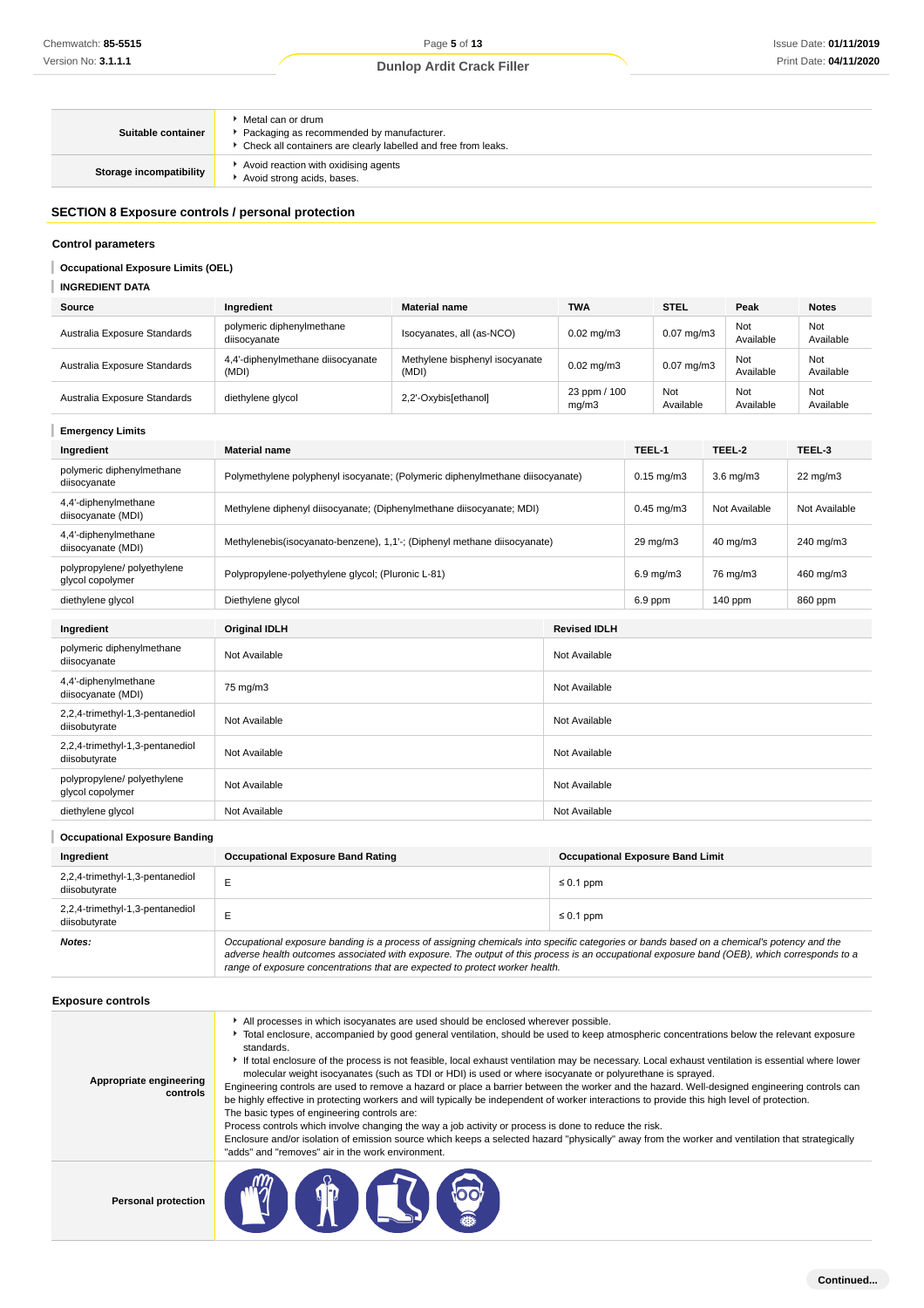| Eye and face protection | Safety glasses with side shields.<br>Chemical goggles.<br>▶ Contact lenses may pose a special hazard; soft contact lenses may absorb and concentrate irritants. A written policy document, describing<br>the wearing of lenses or restrictions on use, should be created for each workplace or task.                                                                                                                                                                                                                                                                                                                                                                                                                                                                                                                                                                                                                                                                                                                                                                                                                                                                                                                                                                                                                                                                                                                                                                                                                                           |
|-------------------------|------------------------------------------------------------------------------------------------------------------------------------------------------------------------------------------------------------------------------------------------------------------------------------------------------------------------------------------------------------------------------------------------------------------------------------------------------------------------------------------------------------------------------------------------------------------------------------------------------------------------------------------------------------------------------------------------------------------------------------------------------------------------------------------------------------------------------------------------------------------------------------------------------------------------------------------------------------------------------------------------------------------------------------------------------------------------------------------------------------------------------------------------------------------------------------------------------------------------------------------------------------------------------------------------------------------------------------------------------------------------------------------------------------------------------------------------------------------------------------------------------------------------------------------------|
| <b>Skin protection</b>  | See Hand protection below                                                                                                                                                                                                                                                                                                                                                                                                                                                                                                                                                                                                                                                                                                                                                                                                                                                                                                                                                                                                                                                                                                                                                                                                                                                                                                                                                                                                                                                                                                                      |
| Hands/feet protection   | NOTE:<br>The material may produce skin sensitisation in predisposed individuals. Care must be taken, when removing gloves and other protective<br>equipment, to avoid all possible skin contact.<br>Contaminated leather items, such as shoes, belts and watch-bands should be removed and destroyed.<br>The selection of suitable gloves does not only depend on the material, but also on further marks of quality which vary from manufacturer to<br>manufacturer. Where the chemical is a preparation of several substances, the resistance of the glove material can not be calculated in advance<br>and has therefore to be checked prior to the application.<br>The exact break through time for substances has to be obtained from the manufacturer of the protective gloves and has to be observed when<br>making a final choice.<br>Personal hygiene is a key element of effective hand care.<br>Do NOT wear natural rubber (latex gloves).<br>In Isocyanate resistant materials include Teflon, Viton, nitrile rubber and some PVA gloves.<br>▶ Protective gloves and overalls should be worn as specified in the appropriate national standard.<br>▶ Contaminated garments should be removed promptly and should not be re-used until they have been decontaminated.<br>NOTE: Natural rubber, neoprene, PVC can be affected by isocyanates<br>DO NOT use skin cream unless necessary and then use only minimum amount.<br>In Isocyanate vapour may be absorbed into skin cream and this increases hazard.<br>• Polyethylene gloves |
| <b>Body protection</b>  | See Other protection below                                                                                                                                                                                                                                                                                                                                                                                                                                                                                                                                                                                                                                                                                                                                                                                                                                                                                                                                                                                                                                                                                                                                                                                                                                                                                                                                                                                                                                                                                                                     |
| Other protection        | All employees working with isocyanates must be informed of the hazards from exposure to the contaminant and the precautions necessary to<br>prevent damage to their health. They should be made aware of the need to carry out their work so that as little contamination as possible is<br>produced, and of the importance of the proper use of all safeguards against exposure to themselves and their fellow workers. Adequate training,<br>both in the proper execution of the task and in the use of all associated engineering controls, as well as of any personal protective equipment, is<br>essential.<br>Employees exposed to contamination hazards should be educated in the need for, and proper use of, facilities, clothing and equipment and<br>thereby maintain a high standard of personal cleanliness.<br>• Overalls.<br>PV.C apron.<br>Barrier cream.<br>Skin cleansing cream.                                                                                                                                                                                                                                                                                                                                                                                                                                                                                                                                                                                                                                             |

#### **Recommended material(s)**

**GLOVE SELECTION INDEX**

Glove selection is based on a modified presentation of the:

 **"Forsberg Clothing Performance Index".**

 The effect(s) of the following substance(s) are taken into account in the **computergenerated** selection:

### Dunlop Ardit Crack Filler

| Material       | <b>CPI</b> |
|----------------|------------|
| BUTYL          | С          |
| <b>NITRILE</b> | С          |
| PE/EVAL/PE     | С          |

\* CPI - Chemwatch Performance Index

A: Best Selection

B: Satisfactory; may degrade after 4 hours continuous immersion

C: Poor to Dangerous Choice for other than short term immersion

**NOTE**: As a series of factors will influence the actual performance of the glove, a final selection must be based on detailed observation. -

\* Where the glove is to be used on a short term, casual or infrequent basis, factors such as "feel" or convenience (e.g. disposability), may dictate a choice of gloves which might otherwise be unsuitable following long-term or frequent use. A qualified practitioner should be consulted.

#### **Respiratory protection**

Type A-P Filter of sufficient capacity. (AS/NZS 1716 & 1715, EN 143:2000 & 149:2001, ANSI Z88 or national equivalent)

Where the concentration of gas/particulates in the breathing zone, approaches or exceeds the "Exposure Standard" (or ES), respiratory protection is required. Degree of protection varies with both face-piece and Class of filter; the nature of protection varies with Type of filter.

| <b>Required Minimum</b><br><b>Protection Factor</b> | <b>Half-Face</b><br>Respirator | <b>Full-Face</b><br>Respirator    | <b>Powered Air</b><br>Respirator       |
|-----------------------------------------------------|--------------------------------|-----------------------------------|----------------------------------------|
| up to $10 \times ES$                                | A-AUS P2                       |                                   | A-PAPR-AUS /<br>Class 1 P <sub>2</sub> |
| up to $50 \times ES$                                | ۰                              | A-AUS / Class 1<br>P <sub>2</sub> |                                        |
| up to $100 \times ES$                               | ۰                              | A-2 P2                            | A-PAPR-2 P2 ^                          |

#### ^ - Full-face

A(All classes) = Organic vapours, B AUS or B1 = Acid gasses, B2 = Acid gas or hydrogen cyanide(HCN), B3 = Acid gas or hydrogen cyanide(HCN), E = Sulfur dioxide(SO2), G = Agricultural chemicals, K = Ammonia(NH3), Hg = Mercury, NO = Oxides of nitrogen,  $MB =$  Methyl bromide,  $AX =$  Low boiling point organic compounds(below 65 degC)

- Cartridge respirators should never be used for emergency ingress or in areas of unknown vapour concentrations or oxygen content.
- The wearer must be warned to leave the contaminated area immediately on detecting any odours through the respirator. The odour may indicate that the mask is not functioning properly, that the vapour concentration is too high, or that the mask is not properly fitted. Because of these limitations, only restricted use of cartridge respirators is considered appropriate.
- Cartridge performance is affected by humidity. Cartridges should be changed after 2 hr of continuous use unless it is determined that the humidity is less than 75%, in which case, cartridges can be used for 4 hr. Used cartridges should be discarded daily, regardless of the length of time used

For spraying or operations which might generate aerosols:

Full face respirator with supplied air.

- In certain circumstances, personal protection of the individual employee is necessary. Personal protective devices should be regarded as being supplementary to substitution and engineering control and should not be used in preference to them as they do nothing to eliminate the hazard.
- However, in some situations, minimising exposure to isocyanates by enclosure and ventilation is not possible, and occupational exposure standards may be exceeded, particularly during on-site mixing of paints, spray-painting, foaming and maintenance of machine and ventilation systems. In these situations, air-line respirators or self-contained breathing apparatus complying with the appropriate nationals standard must be used.
- Organic vapour respirators with particulate pre- filters and powered, air-purifying respirators are NOT suitable.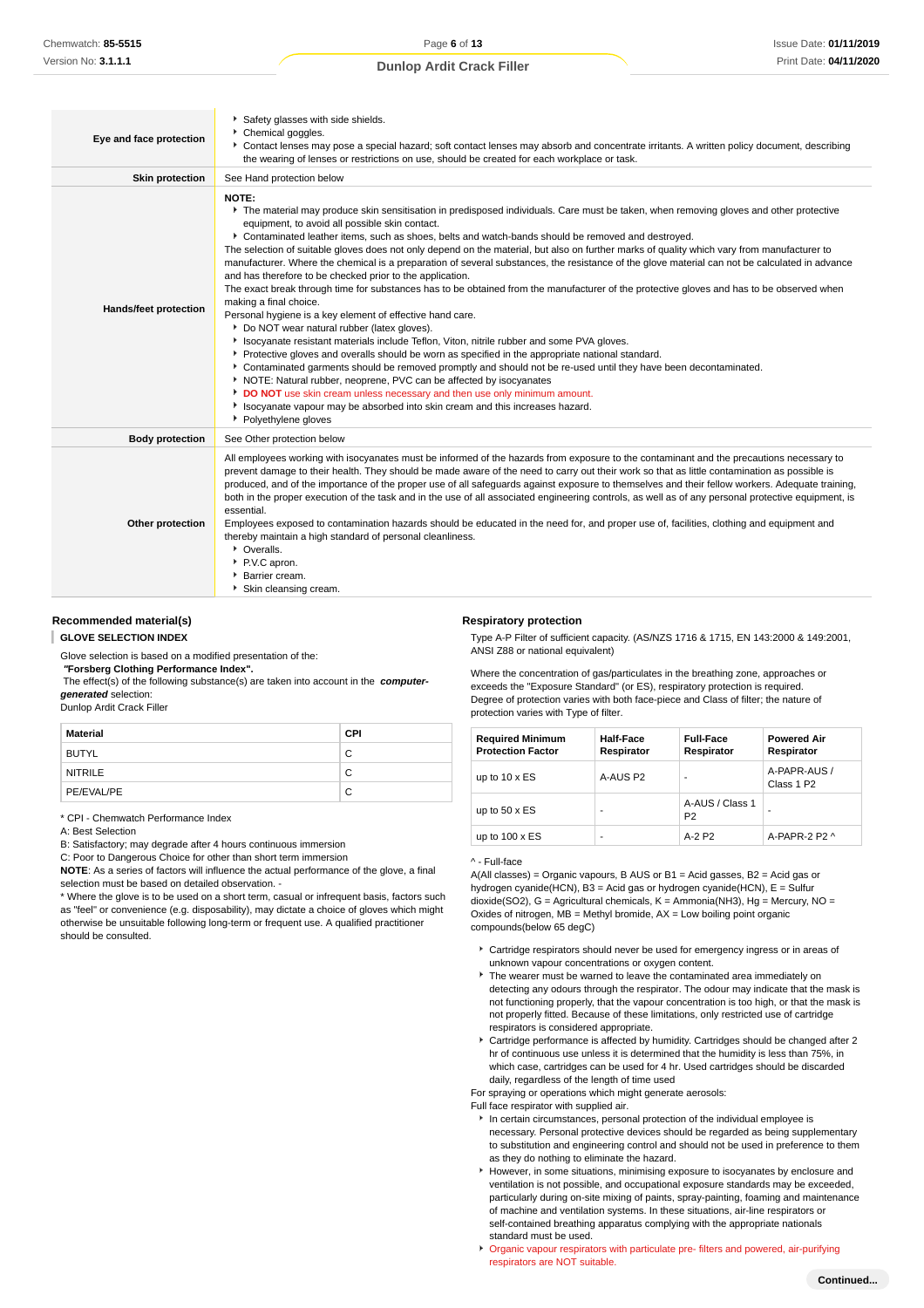- Personal protective equipment must be appropriately selected, individually fitted and workers trained in their correct use and maintenance. Personal protective equipment must be regularly checked and maintained to ensure that the worker is being protected.
- Air- line respirators or self-contained breathing apparatus complying with the appropriate national standard should be used during the clean-up of spills and the repair or clean-up of contaminated equipment and similar situations which cause emergency exposures to hazardous atmospheric concentrations of isocyanate.

### **SECTION 9 Physical and chemical properties**

#### **Information on basic physical and chemical properties**

**Appearance** Part A: Dark brown to black liquid with slight musty odour; reacts slowly with water to liberate CO2 gas. Part B: Light grey liquid with slight odour; does not mix with water.

| <b>Physical state</b>                           | Liquid              | Relative density (Water = $1$ )            | 0.98           |
|-------------------------------------------------|---------------------|--------------------------------------------|----------------|
| Odour                                           | Not Available       | Partition coefficient n-octanol<br>/ water | Not Available  |
| <b>Odour threshold</b>                          | Not Available       | Auto-ignition temperature (°C)             | Not Available  |
| pH (as supplied)                                | Not Applicable      | <b>Decomposition temperature</b>           | Not Available  |
| Melting point / freezing point<br>(°C)          | <0 (freezing point) | Viscosity (cSt)                            | Not Available  |
| Initial boiling point and boiling<br>range (°C) | 207.78              | Molecular weight (g/mol)                   | Not Applicable |
| Flash point (°C)                                | 129-199 (PMCC)      | <b>Taste</b>                               | Not Available  |
| <b>Evaporation rate</b>                         | Not Available       | <b>Explosive properties</b>                | Not Available  |
| Flammability                                    | Not Applicable      | <b>Oxidising properties</b>                | Not Available  |
| Upper Explosive Limit (%)                       | Not Available       | Surface Tension (dyn/cm or<br>$mN/m$ )     | Not Available  |
| Lower Explosive Limit (%)                       | Not Available       | <b>Volatile Component (%vol)</b>           | Not Available  |
| Vapour pressure (kPa)                           | Negligible          | Gas group                                  | Not Available  |
| Solubility in water                             | Reacts              | pH as a solution (1%)                      | Not Applicable |
| Vapour density (Air = 1)                        | 8.5 (MDI)           | VOC g/L                                    | Not Available  |
|                                                 |                     |                                            |                |

### **SECTION 10 Stability and reactivity**

| Reactivity                                 | See section 7                                                                                                                                                          |
|--------------------------------------------|------------------------------------------------------------------------------------------------------------------------------------------------------------------------|
| <b>Chemical stability</b>                  | Unstable in the presence of incompatible materials.<br>Product is considered stable.<br>Hazardous polymerisation will not occur.<br>Presence of elevated temperatures. |
| Possibility of hazardous<br>reactions      | See section 7                                                                                                                                                          |
| <b>Conditions to avoid</b>                 | See section 7                                                                                                                                                          |
| Incompatible materials                     | See section 7                                                                                                                                                          |
| <b>Hazardous decomposition</b><br>products | See section 5                                                                                                                                                          |

### **SECTION 11 Toxicological information**

### **Information on toxicological effects**

| Inhaled             | Inhalation of aerosols (mists, fumes), generated by the material during the course of normal handling, may be harmful.<br>The material can cause respiratory irritation in some persons. The body's response to such irritation can cause further lung damage.<br>Inhalation of vapours may cause drowsiness and dizziness. This may be accompanied by sleepiness, reduced alertness, loss of reflexes, lack of<br>co-ordination, and vertigo.<br>Aliphatic alcohols with more than 3-carbons cause headache, dizziness, drowsiness, muscle weakness and delirium, central depression, coma,<br>seizures and behavioural changes. Secondary respiratory depression and failure, as well as low blood pressure and irregular heart rhythms, may<br>follow.<br>Inhalation hazard is increased at higher temperatures.<br>The vapour/mist may be highly irritating to the upper respiratory tract and lungs; the response may be severe enough to produce bronchitis and<br>pulmonary oedema. Possible neurological symptoms arising from isocyanate exposure include headache, insomnia, euphoria, ataxia, anxiety<br>neurosis, depression and paranoia. Gastrointestinal disturbances are characterised by nausea and vomiting. Pulmonary sensitisation may<br>produce asthmatic reactions ranging from minor breathing difficulties to severe allergic attacks; this may occur following a single acute exposure<br>or may develop without warning for several hours after exposure. |
|---------------------|--------------------------------------------------------------------------------------------------------------------------------------------------------------------------------------------------------------------------------------------------------------------------------------------------------------------------------------------------------------------------------------------------------------------------------------------------------------------------------------------------------------------------------------------------------------------------------------------------------------------------------------------------------------------------------------------------------------------------------------------------------------------------------------------------------------------------------------------------------------------------------------------------------------------------------------------------------------------------------------------------------------------------------------------------------------------------------------------------------------------------------------------------------------------------------------------------------------------------------------------------------------------------------------------------------------------------------------------------------------------------------------------------------------------------------------------------------------------------------------|
| Ingestion           | Accidental ingestion of the material may be seriously damaging to the health of the individual; animal experiments indicate that ingestion of less<br>than 40 gram may be fatal.<br>Nonionic surfactants may produce localised irritation of the oral or gastrointestinal lining and induce vomiting and mild diarrhoea.<br>Overexposure to non-ring alcohols causes nervous system symptoms. These include headache, muscle weakness and inco-ordination,<br>giddiness, confusion, delirium and coma.                                                                                                                                                                                                                                                                                                                                                                                                                                                                                                                                                                                                                                                                                                                                                                                                                                                                                                                                                                               |
| <b>Skin Contact</b> | The material may cause mild but significant inflammation of the skin either following direct contact or after a delay of some time. Repeated<br>exposure can cause contact dermatitis which is characterised by redness, swelling and blistering.<br>Repeated exposure may cause skin cracking, flaking or drying following normal handling and use.<br>Skin contact with the material may damage the health of the individual; systemic effects may result following absorption.                                                                                                                                                                                                                                                                                                                                                                                                                                                                                                                                                                                                                                                                                                                                                                                                                                                                                                                                                                                                    |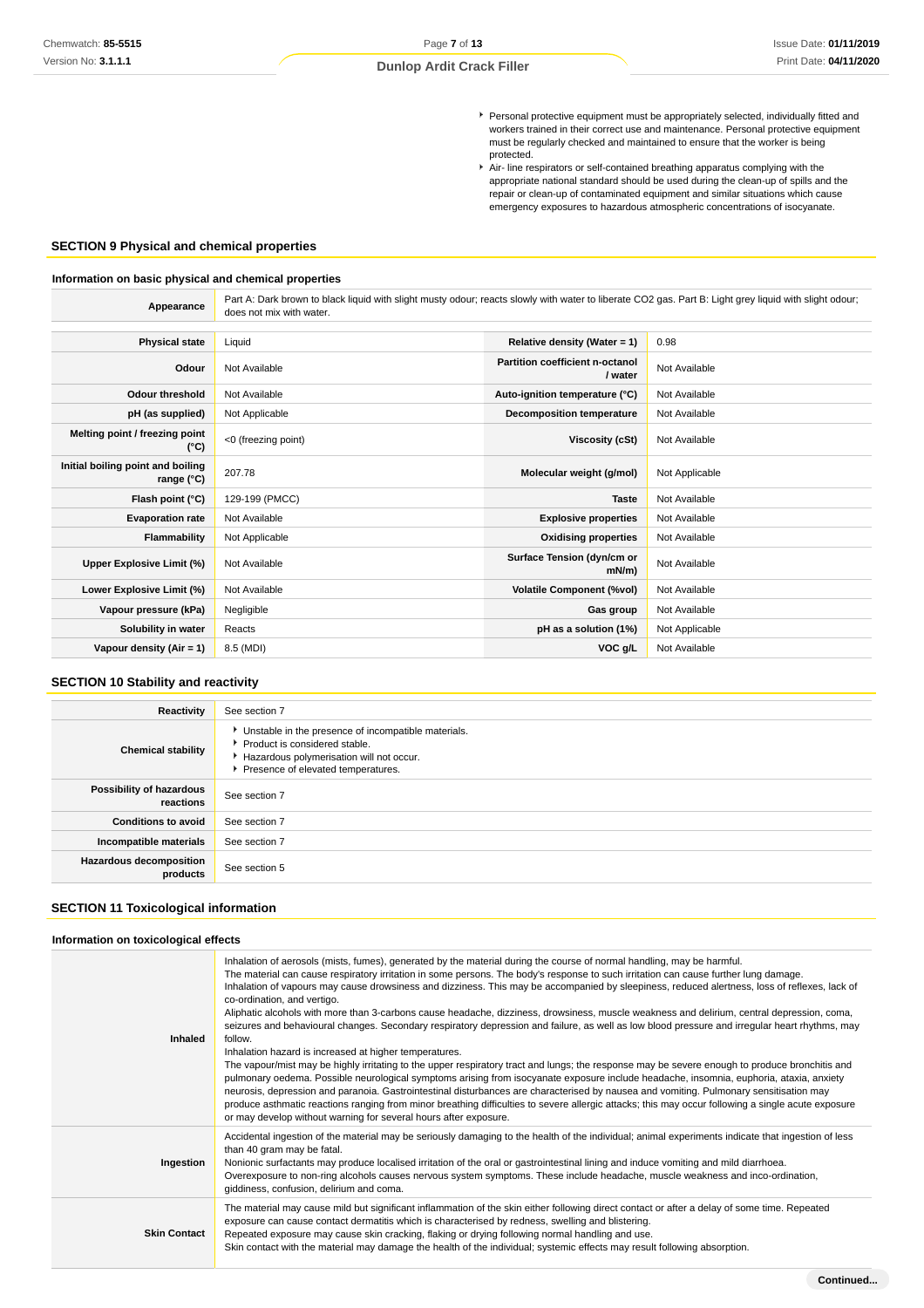÷.

### **Dunlop Ardit Crack Filler**

|                                  | Not Available                                                                                                                                                                                                                                                                                                                                                                                                                                                                                                                                                                                                                                                                                                                                                                                                                                                                                                                                                                                                                                                                                                                                                                                                                                                                                                                                                                                                                                                                                                                                                                                                                                                                                                                                                                                                                                                                                                                                                                                                                                                                                                                                                                                                                                                                                                                                                                                                                                                                                                                                                       | Not Available     |
|----------------------------------|---------------------------------------------------------------------------------------------------------------------------------------------------------------------------------------------------------------------------------------------------------------------------------------------------------------------------------------------------------------------------------------------------------------------------------------------------------------------------------------------------------------------------------------------------------------------------------------------------------------------------------------------------------------------------------------------------------------------------------------------------------------------------------------------------------------------------------------------------------------------------------------------------------------------------------------------------------------------------------------------------------------------------------------------------------------------------------------------------------------------------------------------------------------------------------------------------------------------------------------------------------------------------------------------------------------------------------------------------------------------------------------------------------------------------------------------------------------------------------------------------------------------------------------------------------------------------------------------------------------------------------------------------------------------------------------------------------------------------------------------------------------------------------------------------------------------------------------------------------------------------------------------------------------------------------------------------------------------------------------------------------------------------------------------------------------------------------------------------------------------------------------------------------------------------------------------------------------------------------------------------------------------------------------------------------------------------------------------------------------------------------------------------------------------------------------------------------------------------------------------------------------------------------------------------------------------|-------------------|
| <b>Dunlop Ardit Crack Filler</b> | <b>TOXICITY</b>                                                                                                                                                                                                                                                                                                                                                                                                                                                                                                                                                                                                                                                                                                                                                                                                                                                                                                                                                                                                                                                                                                                                                                                                                                                                                                                                                                                                                                                                                                                                                                                                                                                                                                                                                                                                                                                                                                                                                                                                                                                                                                                                                                                                                                                                                                                                                                                                                                                                                                                                                     | <b>IRRITATION</b> |
| Chronic                          | There has been concern that this material can cause cancer or mutations, but there is not enough data to make an assessment.<br>Long-term exposure to respiratory irritants may result in airways disease, involving difficulty breathing and related whole-body problems.<br>Inhaling this product is more likely to cause a sensitisation reaction in some persons compared to the general population.<br>Skin contact with the material is more likely to cause a sensitisation reaction in some persons compared to the general population.<br>Harmful: danger of serious damage to health by prolonged exposure through inhalation.<br>This material can cause serious damage if one is exposed to it for long periods. It can be assumed that it contains a substance which can<br>produce severe defects.<br>Prolonged or repeated skin contact may cause drying with cracking, irritation and possible dermatitis following.<br>Substance accumulation, in the human body, may occur and may cause some concern following repeated or long-term occupational exposure.<br>There is some evidence from animal testing that exposure to this material may result in toxic effects to the unborn baby.<br>Persons with a history of asthma or other respiratory problems or are known to be sensitised, should not be engaged in any work involving the<br>handling of isocyanates.<br>The chemistry of reaction of isocyanates, as evidenced by MDI, in biological milieu is such that in the event of a true exposure of small MDI<br>doses to the mouth, reactions will commence at once with biological macromolecules in the buccal region and will continue along the digestive<br>tract prior to reaching the stomach. Reaction products will be a variety of polyureas and macromolecular conjugates with for example mucus,<br>proteins and cell components.<br>This is corroborated by the results from an MDI inhalation study.<br>Prolonged or repeated skin contact may cause degreasing, followed by drying, cracking and skin inflammation.<br>Isocyanate vapours are irritating to the airways and can cause their inflammation, with wheezing, gasping, severe distress, even loss of<br>consciousness and fluid in the lungs. Nervous system symptoms that may occur include headache, sleep disturbance, euphoria, inco-ordination,<br>anxiety, depression and paranoia.<br>Respiratory sensitisation may result in allergic/asthma like responses; from coughing and minor breathing difficulties to bronchitis with wheezing,<br>gasping. |                   |
| Eye                              | This material may produce eye irritation in some persons and produce eye damage 24 hours or more after instillation. Moderate inflammation<br>may be expected with redness; conjunctivitis may occur with prolonged exposure.<br>Non-ionic surfactants can cause numbing of the cornea, which masks discomfort normally caused by other agents and leads to corneal injury.<br>Irritation varies depending on the duration of contact, the nature and concentration of the surfactant.                                                                                                                                                                                                                                                                                                                                                                                                                                                                                                                                                                                                                                                                                                                                                                                                                                                                                                                                                                                                                                                                                                                                                                                                                                                                                                                                                                                                                                                                                                                                                                                                                                                                                                                                                                                                                                                                                                                                                                                                                                                                              |                   |
|                                  | Non-ionic surfactants cause less irritation than other surfactants as they have less ability to denature protein in the skin.<br>Most liquid alcohols appear to act as primary skin irritants in humans. Significant percutaneous absorption occurs in rabbits but not apparently in<br>man.<br>Open cuts, abraded or irritated skin should not be exposed to this material<br>Entry into the blood-stream, through, for example, cuts, abrasions or lesions, may produce systemic injury with harmful effects. Examine the skin<br>prior to the use of the material and ensure that any external damage is suitably protected.                                                                                                                                                                                                                                                                                                                                                                                                                                                                                                                                                                                                                                                                                                                                                                                                                                                                                                                                                                                                                                                                                                                                                                                                                                                                                                                                                                                                                                                                                                                                                                                                                                                                                                                                                                                                                                                                                                                                     |                   |

| <b>TOXICITY</b><br><b>IRRITATION</b><br>Dermal (rabbit) LD50: >9400 mg/kg <sup>[2]</sup><br>Eye (rabbit): 100 mg - mild<br>polymeric diphenylmethane<br>diisocyanate<br>Inhalation (rat) LC50: 0.49 mg/l/4h <sup>[2]</sup><br>Oral (rat) LD50: 43000 mg/kg <sup>[2]</sup><br><b>TOXICITY</b><br><b>IRRITATION</b><br>$~100 \, \text{mg/kg}^{[2]}$<br>Dermal Sensitiser *<br>~298 mg/kg[2]<br>Eye: no adverse effect observed (not irritating)[1]<br>$0.13$ mg/kg <sup>[2]</sup><br>Skin (rabbit): 500 mg /24 hours<br>4,4'-diphenylmethane<br>diisocyanate (MDI)<br>Dermal (rabbit) LD50: >6200 mg/kg <sup>[2]</sup><br>Skin: adverse effect observed (irritating)[1]<br>Inhalation (rat) LC50: $0.178$ mg/ $\vert$ <sup>[2]</sup><br>Oral (mouse) LD50: 2200 mg/kg <sup>[2]</sup><br>Oral (rat) LD50: 9200 mg/kg <sup>[2]</sup><br><b>IRRITATION</b><br><b>TOXICITY</b><br>Inhalation (rat) LC50: >7.95 mg/l/6h***[2]<br>Eye (rabbit): very slight**<br>2,2,4-trimethyl-1,3-pentanediol<br>Eye: no adverse effect observed (not irritating)[1]<br>diisobutyrate<br>Skin (guinea pig): 5000mg/kg-mild<br>Skin: no adverse effect observed (not irritating)[1]<br><b>IRRITATION</b><br><b>TOXICITY</b><br>Inhalation (rat) LC50: >7.95 mg/l/6h***[2]<br>Eye (rabbit): very slight**<br>2,2,4-trimethyl-1,3-pentanediol<br>Eye: no adverse effect observed (not irritating)[1]<br>diisobutyrate<br>Skin (guinea pig): 5000mg/kg-mild<br>Skin: no adverse effect observed (not irritating)[1]<br><b>TOXICITY</b><br><b>IRRITATION</b><br>polypropylene/ polyethylene<br>Inhalation (rat) LC50: 0.32 mg/l/4H[2]<br>Eye (rabbit): 500 mg/24h - mild<br>glycol copolymer<br>Oral (rat) LD50: 2300 mg/kg <sup>[2]</sup><br>Skin (rabbit): 500 mg/24h - mild<br><b>TOXICITY</b><br><b>IRRITATION</b><br>diethylene glycol<br>=1120 mg/kg <sup>[2]</sup><br>Eye (rabbit) 50 mg mild |  | טושטערושטע | i vui Avallaulu |
|----------------------------------------------------------------------------------------------------------------------------------------------------------------------------------------------------------------------------------------------------------------------------------------------------------------------------------------------------------------------------------------------------------------------------------------------------------------------------------------------------------------------------------------------------------------------------------------------------------------------------------------------------------------------------------------------------------------------------------------------------------------------------------------------------------------------------------------------------------------------------------------------------------------------------------------------------------------------------------------------------------------------------------------------------------------------------------------------------------------------------------------------------------------------------------------------------------------------------------------------------------------------------------------------------------------------------------------------------------------------------------------------------------------------------------------------------------------------------------------------------------------------------------------------------------------------------------------------------------------------------------------------------------------------------------------------------------------------------------------------------------------------------------------------------------------------------------------------------------------------------|--|------------|-----------------|
|                                                                                                                                                                                                                                                                                                                                                                                                                                                                                                                                                                                                                                                                                                                                                                                                                                                                                                                                                                                                                                                                                                                                                                                                                                                                                                                                                                                                                                                                                                                                                                                                                                                                                                                                                                                                                                                                            |  |            |                 |
|                                                                                                                                                                                                                                                                                                                                                                                                                                                                                                                                                                                                                                                                                                                                                                                                                                                                                                                                                                                                                                                                                                                                                                                                                                                                                                                                                                                                                                                                                                                                                                                                                                                                                                                                                                                                                                                                            |  |            |                 |
|                                                                                                                                                                                                                                                                                                                                                                                                                                                                                                                                                                                                                                                                                                                                                                                                                                                                                                                                                                                                                                                                                                                                                                                                                                                                                                                                                                                                                                                                                                                                                                                                                                                                                                                                                                                                                                                                            |  |            |                 |
|                                                                                                                                                                                                                                                                                                                                                                                                                                                                                                                                                                                                                                                                                                                                                                                                                                                                                                                                                                                                                                                                                                                                                                                                                                                                                                                                                                                                                                                                                                                                                                                                                                                                                                                                                                                                                                                                            |  |            |                 |
|                                                                                                                                                                                                                                                                                                                                                                                                                                                                                                                                                                                                                                                                                                                                                                                                                                                                                                                                                                                                                                                                                                                                                                                                                                                                                                                                                                                                                                                                                                                                                                                                                                                                                                                                                                                                                                                                            |  |            |                 |
|                                                                                                                                                                                                                                                                                                                                                                                                                                                                                                                                                                                                                                                                                                                                                                                                                                                                                                                                                                                                                                                                                                                                                                                                                                                                                                                                                                                                                                                                                                                                                                                                                                                                                                                                                                                                                                                                            |  |            |                 |
|                                                                                                                                                                                                                                                                                                                                                                                                                                                                                                                                                                                                                                                                                                                                                                                                                                                                                                                                                                                                                                                                                                                                                                                                                                                                                                                                                                                                                                                                                                                                                                                                                                                                                                                                                                                                                                                                            |  |            |                 |
|                                                                                                                                                                                                                                                                                                                                                                                                                                                                                                                                                                                                                                                                                                                                                                                                                                                                                                                                                                                                                                                                                                                                                                                                                                                                                                                                                                                                                                                                                                                                                                                                                                                                                                                                                                                                                                                                            |  |            |                 |
|                                                                                                                                                                                                                                                                                                                                                                                                                                                                                                                                                                                                                                                                                                                                                                                                                                                                                                                                                                                                                                                                                                                                                                                                                                                                                                                                                                                                                                                                                                                                                                                                                                                                                                                                                                                                                                                                            |  |            |                 |
|                                                                                                                                                                                                                                                                                                                                                                                                                                                                                                                                                                                                                                                                                                                                                                                                                                                                                                                                                                                                                                                                                                                                                                                                                                                                                                                                                                                                                                                                                                                                                                                                                                                                                                                                                                                                                                                                            |  |            |                 |
|                                                                                                                                                                                                                                                                                                                                                                                                                                                                                                                                                                                                                                                                                                                                                                                                                                                                                                                                                                                                                                                                                                                                                                                                                                                                                                                                                                                                                                                                                                                                                                                                                                                                                                                                                                                                                                                                            |  |            |                 |
|                                                                                                                                                                                                                                                                                                                                                                                                                                                                                                                                                                                                                                                                                                                                                                                                                                                                                                                                                                                                                                                                                                                                                                                                                                                                                                                                                                                                                                                                                                                                                                                                                                                                                                                                                                                                                                                                            |  |            |                 |
|                                                                                                                                                                                                                                                                                                                                                                                                                                                                                                                                                                                                                                                                                                                                                                                                                                                                                                                                                                                                                                                                                                                                                                                                                                                                                                                                                                                                                                                                                                                                                                                                                                                                                                                                                                                                                                                                            |  |            |                 |
|                                                                                                                                                                                                                                                                                                                                                                                                                                                                                                                                                                                                                                                                                                                                                                                                                                                                                                                                                                                                                                                                                                                                                                                                                                                                                                                                                                                                                                                                                                                                                                                                                                                                                                                                                                                                                                                                            |  |            |                 |
|                                                                                                                                                                                                                                                                                                                                                                                                                                                                                                                                                                                                                                                                                                                                                                                                                                                                                                                                                                                                                                                                                                                                                                                                                                                                                                                                                                                                                                                                                                                                                                                                                                                                                                                                                                                                                                                                            |  |            |                 |
|                                                                                                                                                                                                                                                                                                                                                                                                                                                                                                                                                                                                                                                                                                                                                                                                                                                                                                                                                                                                                                                                                                                                                                                                                                                                                                                                                                                                                                                                                                                                                                                                                                                                                                                                                                                                                                                                            |  |            |                 |
|                                                                                                                                                                                                                                                                                                                                                                                                                                                                                                                                                                                                                                                                                                                                                                                                                                                                                                                                                                                                                                                                                                                                                                                                                                                                                                                                                                                                                                                                                                                                                                                                                                                                                                                                                                                                                                                                            |  |            |                 |
|                                                                                                                                                                                                                                                                                                                                                                                                                                                                                                                                                                                                                                                                                                                                                                                                                                                                                                                                                                                                                                                                                                                                                                                                                                                                                                                                                                                                                                                                                                                                                                                                                                                                                                                                                                                                                                                                            |  |            |                 |
|                                                                                                                                                                                                                                                                                                                                                                                                                                                                                                                                                                                                                                                                                                                                                                                                                                                                                                                                                                                                                                                                                                                                                                                                                                                                                                                                                                                                                                                                                                                                                                                                                                                                                                                                                                                                                                                                            |  |            |                 |
|                                                                                                                                                                                                                                                                                                                                                                                                                                                                                                                                                                                                                                                                                                                                                                                                                                                                                                                                                                                                                                                                                                                                                                                                                                                                                                                                                                                                                                                                                                                                                                                                                                                                                                                                                                                                                                                                            |  |            |                 |
|                                                                                                                                                                                                                                                                                                                                                                                                                                                                                                                                                                                                                                                                                                                                                                                                                                                                                                                                                                                                                                                                                                                                                                                                                                                                                                                                                                                                                                                                                                                                                                                                                                                                                                                                                                                                                                                                            |  |            |                 |
|                                                                                                                                                                                                                                                                                                                                                                                                                                                                                                                                                                                                                                                                                                                                                                                                                                                                                                                                                                                                                                                                                                                                                                                                                                                                                                                                                                                                                                                                                                                                                                                                                                                                                                                                                                                                                                                                            |  |            |                 |
|                                                                                                                                                                                                                                                                                                                                                                                                                                                                                                                                                                                                                                                                                                                                                                                                                                                                                                                                                                                                                                                                                                                                                                                                                                                                                                                                                                                                                                                                                                                                                                                                                                                                                                                                                                                                                                                                            |  |            |                 |
|                                                                                                                                                                                                                                                                                                                                                                                                                                                                                                                                                                                                                                                                                                                                                                                                                                                                                                                                                                                                                                                                                                                                                                                                                                                                                                                                                                                                                                                                                                                                                                                                                                                                                                                                                                                                                                                                            |  |            |                 |
|                                                                                                                                                                                                                                                                                                                                                                                                                                                                                                                                                                                                                                                                                                                                                                                                                                                                                                                                                                                                                                                                                                                                                                                                                                                                                                                                                                                                                                                                                                                                                                                                                                                                                                                                                                                                                                                                            |  |            |                 |
|                                                                                                                                                                                                                                                                                                                                                                                                                                                                                                                                                                                                                                                                                                                                                                                                                                                                                                                                                                                                                                                                                                                                                                                                                                                                                                                                                                                                                                                                                                                                                                                                                                                                                                                                                                                                                                                                            |  |            |                 |
|                                                                                                                                                                                                                                                                                                                                                                                                                                                                                                                                                                                                                                                                                                                                                                                                                                                                                                                                                                                                                                                                                                                                                                                                                                                                                                                                                                                                                                                                                                                                                                                                                                                                                                                                                                                                                                                                            |  |            |                 |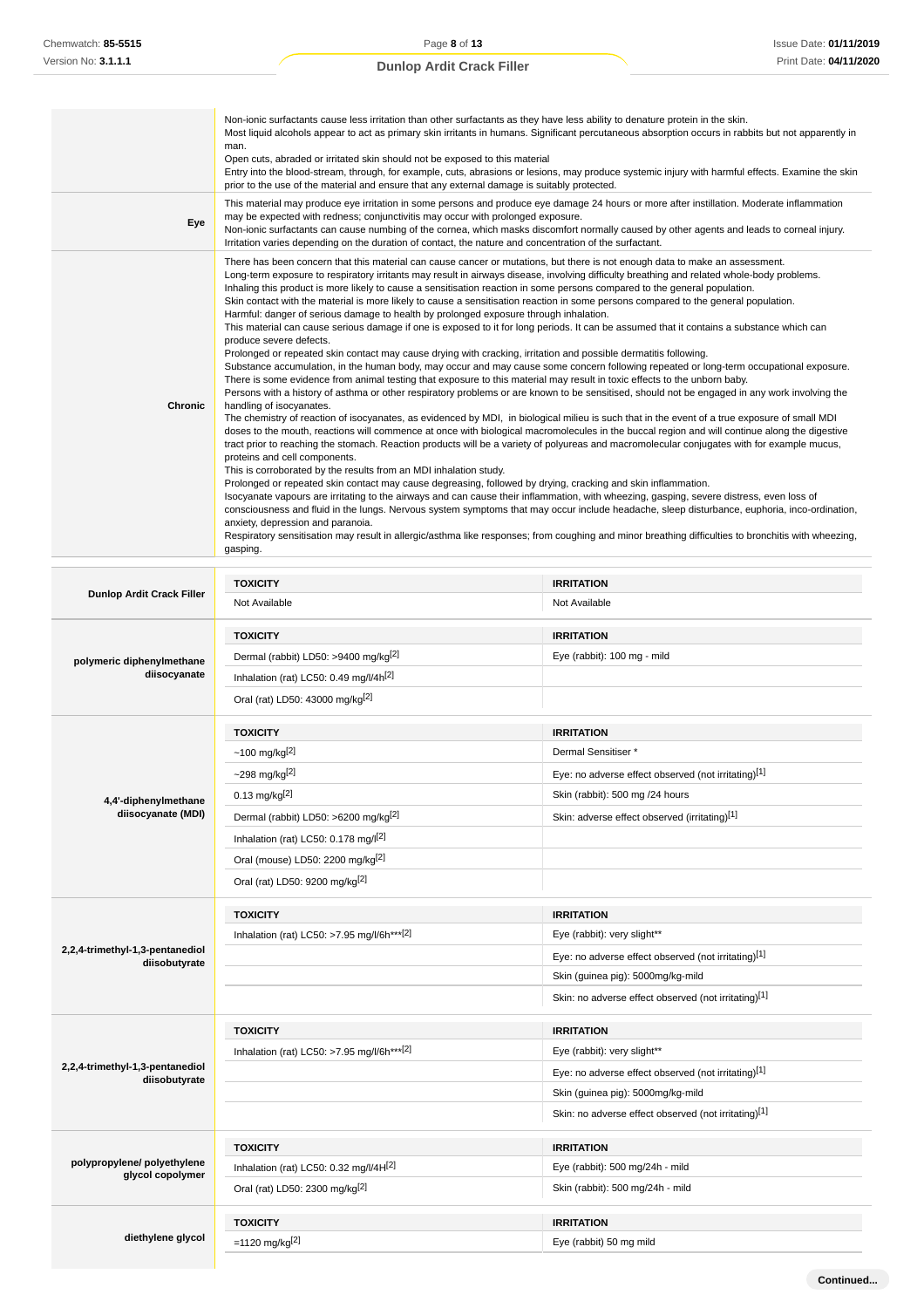|                                                                                                                                                                                                | =16800 mg/kg <sup>[2]</sup>                                                                                                                                                                                                                                                                                                                                                                                                                                                                                                                                                                                                                                                                                                                                                                                                                                                                                                                                                                                                                                                                                                                                                                                                                                                                                                                                                                                                                                                                                                                                                                                                                                                                                                                                                                                                                                                                                                                                                                                                                                                                                                                                                                                                                                                                                                                                                                                                                                                                                                                                                                                                                                   | Eye: no adverse effect observed (not irritating)[1]  |  |
|------------------------------------------------------------------------------------------------------------------------------------------------------------------------------------------------|---------------------------------------------------------------------------------------------------------------------------------------------------------------------------------------------------------------------------------------------------------------------------------------------------------------------------------------------------------------------------------------------------------------------------------------------------------------------------------------------------------------------------------------------------------------------------------------------------------------------------------------------------------------------------------------------------------------------------------------------------------------------------------------------------------------------------------------------------------------------------------------------------------------------------------------------------------------------------------------------------------------------------------------------------------------------------------------------------------------------------------------------------------------------------------------------------------------------------------------------------------------------------------------------------------------------------------------------------------------------------------------------------------------------------------------------------------------------------------------------------------------------------------------------------------------------------------------------------------------------------------------------------------------------------------------------------------------------------------------------------------------------------------------------------------------------------------------------------------------------------------------------------------------------------------------------------------------------------------------------------------------------------------------------------------------------------------------------------------------------------------------------------------------------------------------------------------------------------------------------------------------------------------------------------------------------------------------------------------------------------------------------------------------------------------------------------------------------------------------------------------------------------------------------------------------------------------------------------------------------------------------------------------------|------------------------------------------------------|--|
|                                                                                                                                                                                                | 1000 mg/kg[2]                                                                                                                                                                                                                                                                                                                                                                                                                                                                                                                                                                                                                                                                                                                                                                                                                                                                                                                                                                                                                                                                                                                                                                                                                                                                                                                                                                                                                                                                                                                                                                                                                                                                                                                                                                                                                                                                                                                                                                                                                                                                                                                                                                                                                                                                                                                                                                                                                                                                                                                                                                                                                                                 | Skin (human): 112 mg/3d-l mild                       |  |
|                                                                                                                                                                                                | Dermal (rabbit) LD50: 11890 mg/kg <sup>[2]</sup>                                                                                                                                                                                                                                                                                                                                                                                                                                                                                                                                                                                                                                                                                                                                                                                                                                                                                                                                                                                                                                                                                                                                                                                                                                                                                                                                                                                                                                                                                                                                                                                                                                                                                                                                                                                                                                                                                                                                                                                                                                                                                                                                                                                                                                                                                                                                                                                                                                                                                                                                                                                                              | Skin (rabbit): 500 mg mild                           |  |
|                                                                                                                                                                                                | Oral (cat) LD50: =3300 mg/kg <sup>[2]</sup>                                                                                                                                                                                                                                                                                                                                                                                                                                                                                                                                                                                                                                                                                                                                                                                                                                                                                                                                                                                                                                                                                                                                                                                                                                                                                                                                                                                                                                                                                                                                                                                                                                                                                                                                                                                                                                                                                                                                                                                                                                                                                                                                                                                                                                                                                                                                                                                                                                                                                                                                                                                                                   | Skin: no adverse effect observed (not irritating)[1] |  |
|                                                                                                                                                                                                | Oral (dog) LD50: =9000 mg/kg $[2]$                                                                                                                                                                                                                                                                                                                                                                                                                                                                                                                                                                                                                                                                                                                                                                                                                                                                                                                                                                                                                                                                                                                                                                                                                                                                                                                                                                                                                                                                                                                                                                                                                                                                                                                                                                                                                                                                                                                                                                                                                                                                                                                                                                                                                                                                                                                                                                                                                                                                                                                                                                                                                            |                                                      |  |
|                                                                                                                                                                                                | Oral (guinea pig) LD50: =7800 mg/kg <sup>[2]</sup>                                                                                                                                                                                                                                                                                                                                                                                                                                                                                                                                                                                                                                                                                                                                                                                                                                                                                                                                                                                                                                                                                                                                                                                                                                                                                                                                                                                                                                                                                                                                                                                                                                                                                                                                                                                                                                                                                                                                                                                                                                                                                                                                                                                                                                                                                                                                                                                                                                                                                                                                                                                                            |                                                      |  |
|                                                                                                                                                                                                | Oral (guinea pig) LD50: =8690 mg/kg <sup>[2]</sup>                                                                                                                                                                                                                                                                                                                                                                                                                                                                                                                                                                                                                                                                                                                                                                                                                                                                                                                                                                                                                                                                                                                                                                                                                                                                                                                                                                                                                                                                                                                                                                                                                                                                                                                                                                                                                                                                                                                                                                                                                                                                                                                                                                                                                                                                                                                                                                                                                                                                                                                                                                                                            |                                                      |  |
|                                                                                                                                                                                                | Oral (mouse) LD50: =23700 mg/kg $^{[2]}$                                                                                                                                                                                                                                                                                                                                                                                                                                                                                                                                                                                                                                                                                                                                                                                                                                                                                                                                                                                                                                                                                                                                                                                                                                                                                                                                                                                                                                                                                                                                                                                                                                                                                                                                                                                                                                                                                                                                                                                                                                                                                                                                                                                                                                                                                                                                                                                                                                                                                                                                                                                                                      |                                                      |  |
|                                                                                                                                                                                                | Oral (mouse) LD50: =28160 mg/kg <sup>[2]</sup>                                                                                                                                                                                                                                                                                                                                                                                                                                                                                                                                                                                                                                                                                                                                                                                                                                                                                                                                                                                                                                                                                                                                                                                                                                                                                                                                                                                                                                                                                                                                                                                                                                                                                                                                                                                                                                                                                                                                                                                                                                                                                                                                                                                                                                                                                                                                                                                                                                                                                                                                                                                                                |                                                      |  |
|                                                                                                                                                                                                | Oral (rat) LD50: =16000 mg/kg <sup>[2]</sup>                                                                                                                                                                                                                                                                                                                                                                                                                                                                                                                                                                                                                                                                                                                                                                                                                                                                                                                                                                                                                                                                                                                                                                                                                                                                                                                                                                                                                                                                                                                                                                                                                                                                                                                                                                                                                                                                                                                                                                                                                                                                                                                                                                                                                                                                                                                                                                                                                                                                                                                                                                                                                  |                                                      |  |
|                                                                                                                                                                                                | Oral (rat) LD50: =16500 mg/kg <sup>[2]</sup>                                                                                                                                                                                                                                                                                                                                                                                                                                                                                                                                                                                                                                                                                                                                                                                                                                                                                                                                                                                                                                                                                                                                                                                                                                                                                                                                                                                                                                                                                                                                                                                                                                                                                                                                                                                                                                                                                                                                                                                                                                                                                                                                                                                                                                                                                                                                                                                                                                                                                                                                                                                                                  |                                                      |  |
|                                                                                                                                                                                                | Oral (rat) LD50: 12000 mg/kg <sup>[2]</sup>                                                                                                                                                                                                                                                                                                                                                                                                                                                                                                                                                                                                                                                                                                                                                                                                                                                                                                                                                                                                                                                                                                                                                                                                                                                                                                                                                                                                                                                                                                                                                                                                                                                                                                                                                                                                                                                                                                                                                                                                                                                                                                                                                                                                                                                                                                                                                                                                                                                                                                                                                                                                                   |                                                      |  |
|                                                                                                                                                                                                | Oral (rat) LD50: 12565 mg/kg <sup>[2]</sup>                                                                                                                                                                                                                                                                                                                                                                                                                                                                                                                                                                                                                                                                                                                                                                                                                                                                                                                                                                                                                                                                                                                                                                                                                                                                                                                                                                                                                                                                                                                                                                                                                                                                                                                                                                                                                                                                                                                                                                                                                                                                                                                                                                                                                                                                                                                                                                                                                                                                                                                                                                                                                   |                                                      |  |
| Legend:                                                                                                                                                                                        | 1. Value obtained from Europe ECHA Registered Substances - Acute toxicity 2.* Value obtained from manufacturer's SDS. Unless otherwise<br>specified data extracted from RTECS - Register of Toxic Effect of chemical Substances                                                                                                                                                                                                                                                                                                                                                                                                                                                                                                                                                                                                                                                                                                                                                                                                                                                                                                                                                                                                                                                                                                                                                                                                                                                                                                                                                                                                                                                                                                                                                                                                                                                                                                                                                                                                                                                                                                                                                                                                                                                                                                                                                                                                                                                                                                                                                                                                                               |                                                      |  |
| <b>POLYMERIC</b><br><b>DIPHENYLMETHANE</b><br><b>DIISOCYANATE</b>                                                                                                                              | product                                                                                                                                                                                                                                                                                                                                                                                                                                                                                                                                                                                                                                                                                                                                                                                                                                                                                                                                                                                                                                                                                                                                                                                                                                                                                                                                                                                                                                                                                                                                                                                                                                                                                                                                                                                                                                                                                                                                                                                                                                                                                                                                                                                                                                                                                                                                                                                                                                                                                                                                                                                                                                                       |                                                      |  |
| 4,4'-DIPHENYLMETHANE<br><b>DIISOCYANATE (MDI)</b>                                                                                                                                              | Inhalation (human) TCLo: 0.13 ppm/30 mins Eye (rabbit): 0.10 mg moderate                                                                                                                                                                                                                                                                                                                                                                                                                                                                                                                                                                                                                                                                                                                                                                                                                                                                                                                                                                                                                                                                                                                                                                                                                                                                                                                                                                                                                                                                                                                                                                                                                                                                                                                                                                                                                                                                                                                                                                                                                                                                                                                                                                                                                                                                                                                                                                                                                                                                                                                                                                                      |                                                      |  |
| POLYPROPYLENE/<br>POLYETHYLENE GLYCOL<br><b>COPOLYMER</b>                                                                                                                                      | * Varies - dependent on degree of ethoxylation.<br>Polyethers (such as ethoxylated surfactants and polyethylene glycols) are highly susceptible to being oxidized in the air. They then form complex<br>mixtures of oxidation products.<br>Animal testing reveals that whole the pure, non-oxidised surfactant is non-sensitizing, many of the oxidation products are sensitisers. The<br>oxidization products also cause irritation.<br>The material may be irritating to the eye, with prolonged contact causing inflammation. Repeated or prolonged exposure to irritants may produce<br>conjunctivitis.                                                                                                                                                                                                                                                                                                                                                                                                                                                                                                                                                                                                                                                                                                                                                                                                                                                                                                                                                                                                                                                                                                                                                                                                                                                                                                                                                                                                                                                                                                                                                                                                                                                                                                                                                                                                                                                                                                                                                                                                                                                   |                                                      |  |
| <b>DIETHYLENE GLYCOL</b>                                                                                                                                                                       | Diglycolic acid is formed following the oxidation of accidentally ingested diethylene glycol in the body and can lead to severe complications with<br>fatal outcome.                                                                                                                                                                                                                                                                                                                                                                                                                                                                                                                                                                                                                                                                                                                                                                                                                                                                                                                                                                                                                                                                                                                                                                                                                                                                                                                                                                                                                                                                                                                                                                                                                                                                                                                                                                                                                                                                                                                                                                                                                                                                                                                                                                                                                                                                                                                                                                                                                                                                                          |                                                      |  |
| <b>POLYMERIC</b><br><b>DIPHENYLMETHANE</b><br><b>DIISOCYANATE &amp;</b><br>4,4'-DIPHENYLMETHANE<br>DIISOCYANATE (MDI) & 2,2,4-<br><b>TRIMETHYL-</b><br>1,3-PENTANEDIOL<br><b>DIISOBUTYRATE</b> | The following information refers to contact allergens as a group and may not be specific to this product.<br>Contact allergies quickly manifest themselves as contact eczema, more rarely as urticaria or Quincke's oedema. The pathogenesis of contact<br>eczema involves a cell-mediated (T lymphocytes) immune reaction of the delayed type. Other allergic skin reactions, e.g. contact urticaria,<br>involve antibody-mediated immune reactions. The significance of the contact allergen is not simply determined by its sensitisation potential: the<br>distribution of the substance and the opportunities for contact with it are equally important.                                                                                                                                                                                                                                                                                                                                                                                                                                                                                                                                                                                                                                                                                                                                                                                                                                                                                                                                                                                                                                                                                                                                                                                                                                                                                                                                                                                                                                                                                                                                                                                                                                                                                                                                                                                                                                                                                                                                                                                                 |                                                      |  |
| <b>POLYMERIC</b><br><b>DIPHENYLMETHANE</b><br><b>DIISOCYANATE &amp;</b><br>4,4'-DIPHENYLMETHANE<br><b>DIISOCYANATE (MDI)</b>                                                                   | Asthma-like symptoms may continue for months or even years after exposure to the material ends. This may be due to a non-allergic condition<br>known as reactive airways dysfunction syndrome (RADS) which can occur after exposure to high levels of highly irritating compound. Main<br>criteria for diagnosing RADS include the absence of previous airways disease in a non-atopic individual, with sudden onset of persistent<br>asthma-like symptoms within minutes to hours of a documented exposure to the irritant. Other criteria for diagnosis of RADS include a reversible<br>airflow pattern on lung function tests, moderate to severe bronchial hyperreactivity on methacholine challenge testing, and the lack of minimal<br>lymphocytic inflammation, without eosinophilia.<br>Allergic reactions involving the respiratory tract are usually due to interactions between IgE antibodies and allergens and occur rapidly. Allergic<br>potential of the allergen and period of exposure often determine the severity of symptoms. Some people may be genetically more prone than<br>others, and exposure to other irritants may aggravate symptoms. Allergy causing activity is due to interactions with proteins.<br>Attention should be paid to atopic diathesis, characterised by increased susceptibility to nasal inflammation, asthma and eczema.<br>Exogenous allergic alveolitis is induced essentially by allergen specific immune-complexes of the IgG type; cell-mediated reactions (T<br>lymphocytes) may be involved. Such allergy is of the delayed type with onset up to four hours following exposure.<br>Isocyanate vapours are irritating to the airways and can cause their inflammation, with wheezing, gasping, severe distress, even loss of<br>consciousness and fluid in the lungs. Nervous system symptoms that may occur include headache, sleep disturbance, euphoria, inco-ordination,<br>anxiety, depression and paranoia.<br>The material may produce moderate eye irritation leading to inflammation. Repeated or prolonged exposure to irritants may produce<br>conjunctivitis.<br>Aromatic and aliphatic diisocyanates may cause airway toxicity and skin sensitization. Monomers and prepolymers exhibit similar respiratory<br>effect. Of the several members of diisocyanates tested on experimental animals by inhalation and oral exposure, some caused cancer while<br>others produced a harmless outcome. This group of compounds has therefore been classified as cancer-causing.<br>The substance is classified by IARC as Group 3:<br><b>NOT</b> classifiable as to its carcinogenicity to humans. |                                                      |  |
| 2,2,4-TRIMETHYL-<br><b>1.3-DENTANEDIOL</b>                                                                                                                                                     | Evidence of carcinogenicity may be inadequate or limited in animal testing.<br>NOAEL oral (rat), 103 days = 1% in diet *** NOEL oral (dog), 90 days = 1% in diet *** Mutagenicity/Genotoxicity Data: *** Chromosomal<br>aberration assay: Negative (+/- activation) CHO/HGPRT assay: Negative (+/- activation) Salmonella-E.coli reverse mutation assay (Ames test):<br>Negative (+/- activation) *,**,*** Various suppliers MSDS Sensitization Species:Guinea pig: Result: sensitizing Effects on foetal development:<br>Species: Rabbit Application Route: Oral Developmental Toxicity: NOAEL: 300 mg/kg body weight Reproductive toxicity;Assessment: Some                                                                                                                                                                                                                                                                                                                                                                                                                                                                                                                                                                                                                                                                                                                                                                                                                                                                                                                                                                                                                                                                                                                                                                                                                                                                                                                                                                                                                                                                                                                                                                                                                                                                                                                                                                                                                                                                                                                                                                                                 |                                                      |  |

**1,3-PENTANEDIOL DIISOBUTYRATE** evidence of adverse effects on development, based on animal experiments. \* Eastman Benzoflex 6000 Plasticiser

For 2,2,4-trimethyl-1,3-pentanediol diisobutyrate (TXIB) Laboratory testing showed that TXIB does not cause genetic toxicity. It may damage the kidneys of developing animals but only at levels that also affect the adult.

**2,2,4-TRIMETHYL-1,3-PENTANEDIOL DIISOBUTYRATE & POLYPROPYLENE/ POLYETHYLENE GLYCOL**

The material may cause skin irritation after prolonged or repeated exposure and may produce on contact skin redness, swelling, the production of vesicles, scaling and thickening of the skin.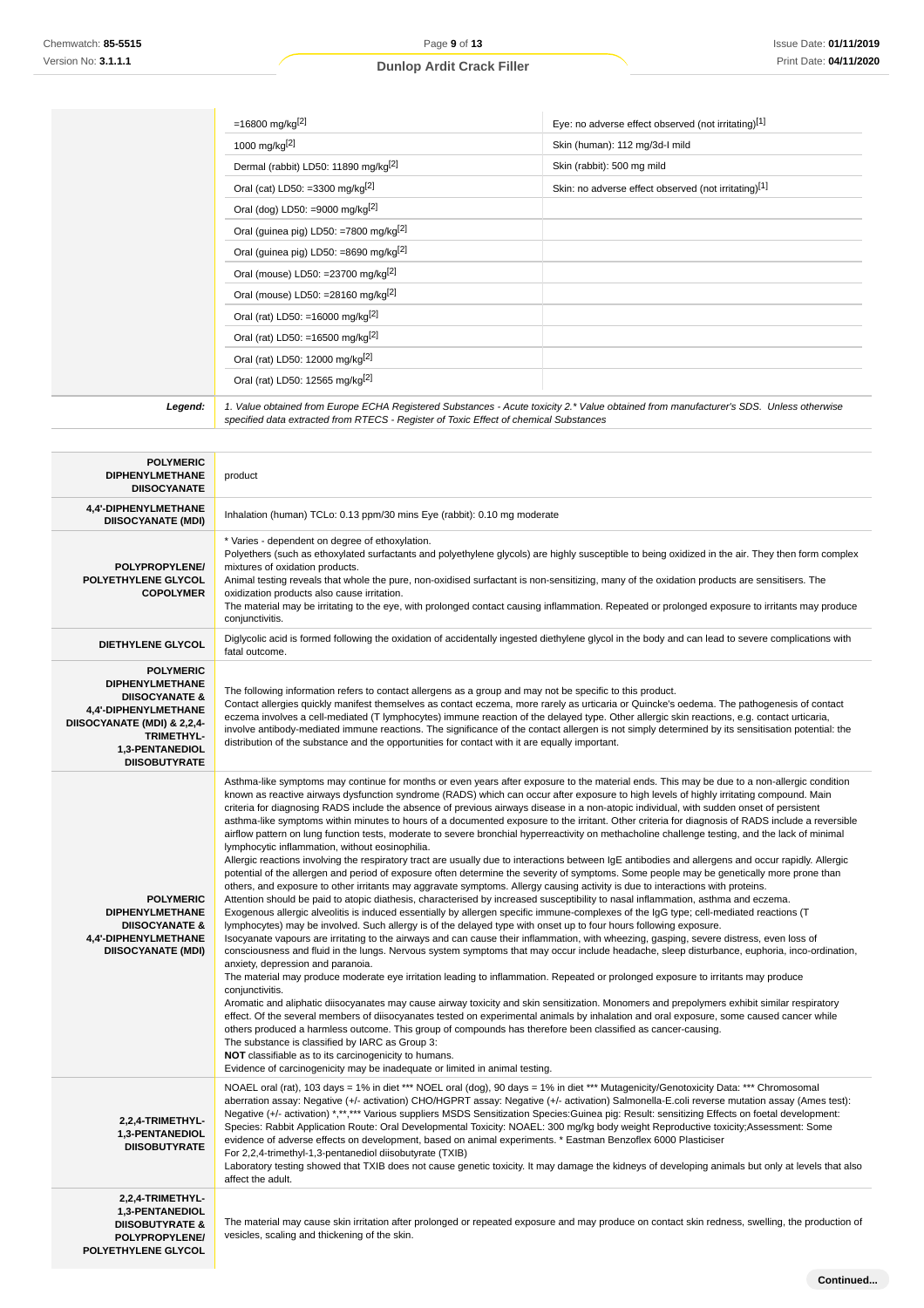| <b>COPOLYMER &amp; DIETHYLENE</b><br><b>GLYCOL</b> |              |                                 |              |
|----------------------------------------------------|--------------|---------------------------------|--------------|
|                                                    |              |                                 |              |
| <b>Acute Toxicity</b>                              | $\checkmark$ | Carcinogenicity                 | v            |
| <b>Skin Irritation/Corrosion</b>                   | ✔            | Reproductivity                  | ✔            |
| <b>Serious Eye Damage/Irritation</b>               | $\checkmark$ | <b>STOT - Single Exposure</b>   | $\checkmark$ |
| <b>Respiratory or Skin</b><br>sensitisation        | $\checkmark$ | <b>STOT - Repeated Exposure</b> | v            |
| <b>Mutagenicity</b>                                | ×            | <b>Aspiration Hazard</b>        | ×            |
|                                                    |              | .                               |              |

**Legend:**  $\mathbf{X}$  – Data either not available or does not fill the criteria for classification – Data available to make classification

### **SECTION 12 Ecological information**

| Not<br>Available<br>Endpoint<br><b>LC50</b><br>EC50<br><b>NOEL</b> | Not Available<br><b>Test Duration (hr)</b><br>96<br>72 | Not Available<br><b>Species</b><br>Fish                                                             | Not<br>Available<br>Value | Not<br>Available<br>Source                                                                                                                                                                                                                                                               |
|--------------------------------------------------------------------|--------------------------------------------------------|-----------------------------------------------------------------------------------------------------|---------------------------|------------------------------------------------------------------------------------------------------------------------------------------------------------------------------------------------------------------------------------------------------------------------------------------|
|                                                                    |                                                        |                                                                                                     |                           |                                                                                                                                                                                                                                                                                          |
|                                                                    |                                                        |                                                                                                     |                           |                                                                                                                                                                                                                                                                                          |
|                                                                    |                                                        |                                                                                                     | $>1$ -mg/L                | 2                                                                                                                                                                                                                                                                                        |
|                                                                    |                                                        | Algae or other aquatic plants                                                                       | >1-640mg/L                | $\overline{c}$                                                                                                                                                                                                                                                                           |
|                                                                    | 72                                                     | Algae or other aquatic plants                                                                       | 1-640mg/L                 | $\overline{2}$                                                                                                                                                                                                                                                                           |
| Endpoint                                                           | <b>Test Duration (hr)</b>                              | <b>Species</b>                                                                                      | Value                     | <b>Source</b>                                                                                                                                                                                                                                                                            |
| <b>LC50</b>                                                        | 96                                                     | Fish                                                                                                | >0.500mg/L                | 6                                                                                                                                                                                                                                                                                        |
| EC50                                                               | 72                                                     | Algae or other aquatic plants                                                                       | >1-640mg/L                | $\overline{2}$                                                                                                                                                                                                                                                                           |
| <b>NOEL</b>                                                        | 72                                                     | Algae or other aquatic plants                                                                       | 1-640mg/L                 | $\overline{2}$                                                                                                                                                                                                                                                                           |
| Endpoint                                                           | <b>Test Duration (hr)</b>                              | <b>Species</b>                                                                                      | Value                     | <b>Source</b>                                                                                                                                                                                                                                                                            |
| <b>LC50</b>                                                        | 96                                                     | Fish                                                                                                | $>1.55$ mg/L              | $\overline{2}$                                                                                                                                                                                                                                                                           |
| EC50                                                               | 48                                                     | Crustacea                                                                                           | >1.46mg/L                 | $\overline{c}$                                                                                                                                                                                                                                                                           |
| EC50                                                               | 72                                                     | Algae or other aquatic plants                                                                       | >7.49mg/L                 | $\overline{2}$                                                                                                                                                                                                                                                                           |
| <b>NOEC</b>                                                        | 504                                                    | Crustacea                                                                                           | 0.7 <sub>mg/L</sub>       | $\overline{2}$                                                                                                                                                                                                                                                                           |
| Endpoint                                                           | <b>Test Duration (hr)</b>                              | <b>Species</b>                                                                                      | Value                     | Source                                                                                                                                                                                                                                                                                   |
| <b>LC50</b>                                                        | 96                                                     | Fish                                                                                                | >1.55mg/L                 | $\overline{2}$                                                                                                                                                                                                                                                                           |
| EC50                                                               | 48                                                     | Crustacea                                                                                           | >1.46mg/L                 | $\overline{2}$                                                                                                                                                                                                                                                                           |
| EC50                                                               | 72                                                     | Algae or other aquatic plants                                                                       | >7.49mg/L                 | $\overline{2}$                                                                                                                                                                                                                                                                           |
| <b>NOEC</b>                                                        | 504                                                    | Crustacea                                                                                           | 0.7 <sub>mg/L</sub>       | $\overline{\mathbf{c}}$                                                                                                                                                                                                                                                                  |
| Endpoint                                                           | <b>Test Duration (hr)</b>                              | <b>Species</b>                                                                                      | Value                     | Source                                                                                                                                                                                                                                                                                   |
| Not<br>Available                                                   | Not Available                                          | Not Available                                                                                       | Not<br>Available          | Not<br>Available                                                                                                                                                                                                                                                                         |
| Endpoint                                                           | <b>Test Duration (hr)</b>                              | <b>Species</b>                                                                                      | Value                     | Source                                                                                                                                                                                                                                                                                   |
| LC50                                                               | 96                                                     | Fish                                                                                                | 66-mg/L                   | $\overline{2}$                                                                                                                                                                                                                                                                           |
| EC50                                                               | 48                                                     | Crustacea                                                                                           | $=84000$ mg/L             | $\mathbf{1}$                                                                                                                                                                                                                                                                             |
| <b>EC50</b>                                                        | 96                                                     | Algae or other aquatic plants                                                                       | 9-362mg/L                 | $\overline{2}$                                                                                                                                                                                                                                                                           |
| <b>NOEC</b>                                                        | 552                                                    | Crustacea                                                                                           | $>=1$ -mg/L               | $\overline{2}$                                                                                                                                                                                                                                                                           |
|                                                                    |                                                        | Data 6. NITE (Japan) - Bioconcentration Data 7. METI (Japan) - Bioconcentration Data 8. Vendor Data |                           | Extracted from 1. IUCLID Toxicity Data 2. Europe ECHA Registered Substances - Ecotoxicological Information - Aquatic Toxicity 3. EPIWIN Suite<br>V3.12 (QSAR) - Aquatic Toxicity Data (Estimated) 4. US EPA, Ecotox database - Aquatic Toxicity Data 5. ECETOC Aquatic Hazard Assessment |

**DO NOT** discharge into sewer or waterways.

Harmful to aquatic organisms, may cause long-term adverse effects in the aquatic environment.

### **Persistence and degradability**

| Ingredient                                       | Persistence: Water/Soil    | Persistence: Air              |
|--------------------------------------------------|----------------------------|-------------------------------|
| 4,4'-diphenylmethane<br>diisocyanate (MDI)       | LOW (Half-life $= 1$ days) | LOW (Half-life $= 0.24$ days) |
| 2,2,4-trimethyl-1,3-pentanediol<br>diisobutyrate | <b>HIGH</b>                | <b>HIGH</b>                   |
| 2,2,4-trimethyl-1,3-pentanediol<br>diisobutyrate | <b>HIGH</b>                | <b>HIGH</b>                   |
| diethylene glycol                                | LOW                        | LOW                           |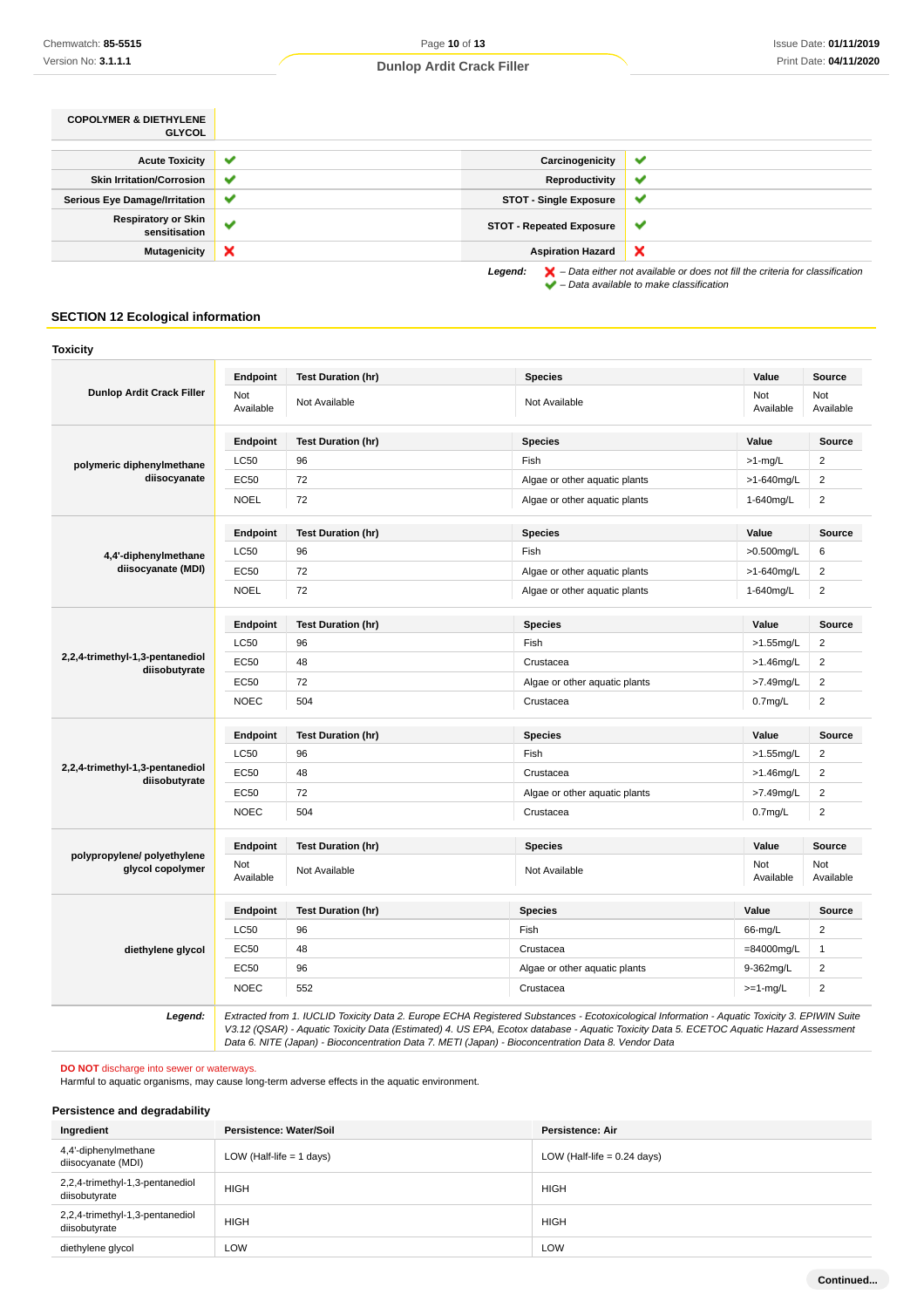#### **Bioaccumulative potential**

| Ingredient                                       | <b>Bioaccumulation</b>   |
|--------------------------------------------------|--------------------------|
| 4,4'-diphenylmethane<br>diisocyanate (MDI)       | $LOW (BCF = 15)$         |
| 2,2,4-trimethyl-1,3-pentanediol<br>diisobutyrate | $HIGH (LogKOW = 4.9107)$ |
| 2,2,4-trimethyl-1,3-pentanediol<br>diisobutyrate | $HIGH (LogKOW = 4.9107)$ |
| diethylene glycol                                | $LOW (BCF = 180)$        |
|                                                  |                          |

#### **Mobility in soil**

| Ingredient                                       | <b>Mobility</b>       |
|--------------------------------------------------|-----------------------|
| 4,4'-diphenylmethane<br>diisocyanate (MDI)       | $LOW (KOC = 376200)$  |
| 2,2,4-trimethyl-1,3-pentanediol<br>diisobutyrate | $LOW (KOC = 607.5)$   |
| 2,2,4-trimethyl-1,3-pentanediol<br>diisobutyrate | LOW ( $KOC = 607.5$ ) |
| diethylene glycol                                | $HIGH (KOC = 1)$      |

### **SECTION 13 Disposal considerations**

| Waste treatment methods      |                                                                                                                                                                                                                                                                                                                                                                                                                                                                                                                                                                                                                                                                                                                                                                                                                                                                                                                                                                                                                                                                                                                                                                                                                                                                                                                                                                                                                                                                                                                                                                                                                                                                                                                                                             |  |  |  |
|------------------------------|-------------------------------------------------------------------------------------------------------------------------------------------------------------------------------------------------------------------------------------------------------------------------------------------------------------------------------------------------------------------------------------------------------------------------------------------------------------------------------------------------------------------------------------------------------------------------------------------------------------------------------------------------------------------------------------------------------------------------------------------------------------------------------------------------------------------------------------------------------------------------------------------------------------------------------------------------------------------------------------------------------------------------------------------------------------------------------------------------------------------------------------------------------------------------------------------------------------------------------------------------------------------------------------------------------------------------------------------------------------------------------------------------------------------------------------------------------------------------------------------------------------------------------------------------------------------------------------------------------------------------------------------------------------------------------------------------------------------------------------------------------------|--|--|--|
| Product / Packaging disposal | Containers may still present a chemical hazard/ danger when empty.<br>▶ Return to supplier for reuse/ recycling if possible.<br>Otherwise:<br>If container can not be cleaned sufficiently well to ensure that residuals do not remain or if the container cannot be used to store the same<br>product, then puncture containers, to prevent re-use, and bury at an authorised landfill.<br>▶ Where possible retain label warnings and SDS and observe all notices pertaining to the product.<br>Legislation addressing waste disposal requirements may differ by country, state and/ or territory. Each user must refer to laws operating in their<br>area. In some areas, certain wastes must be tracked.<br>A Hierarchy of Controls seems to be common - the user should investigate:<br>Reduction<br>$\cdot$ Reuse<br>Recycling<br>Disposal (if all else fails)<br>This material may be recycled if unused, or if it has not been contaminated so as to make it unsuitable for its intended use.<br>DO NOT allow wash water from cleaning or process equipment to enter drains.<br>It may be necessary to collect all wash water for treatment before disposal.<br>In all cases disposal to sewer may be subject to local laws and regulations and these should be considered first.<br>• Where in doubt contact the responsible authority.<br>DO NOT recycle spilled material.<br>Consult State Land Waste Management Authority for disposal.<br>▶ Neutralise spill material carefully and decontaminate empty containers and spill residues with 10% ammonia solution plus detergent or a<br>proprietary decontaminant prior to disposal.<br>DO NOT seal or stopper drums being decontaminated as CO2 gas is generated and may pressurise containers. |  |  |  |

### **SECTION 14 Transport information**

#### **Labels Required**

| LUDGIS INGUUILGU         |                     |  |
|--------------------------|---------------------|--|
| Marine Po.<br>ıtanı      | <b>NO</b>           |  |
| <b>"CHEM</b><br>________ | Not Applicable<br>. |  |

**Land transport (ADG): NOT REGULATED FOR TRANSPORT OF DANGEROUS GOODS**

**Air transport (ICAO-IATA / DGR): NOT REGULATED FOR TRANSPORT OF DANGEROUS GOODS**

**Sea transport (IMDG-Code / GGVSee): NOT REGULATED FOR TRANSPORT OF DANGEROUS GOODS**

**Transport in bulk according to Annex II of MARPOL and the IBC code**

Not Applicable

Schedule 6

#### **SECTION 15 Regulatory information**

#### **Safety, health and environmental regulations / legislation specific for the substance or mixture**

**polymeric diphenylmethane diisocyanate is found on the following regulatory lists**

Australia Hazardous Chemical Information System (HCIS) - Hazardous Chemicals Australia Model Work Health and Safety Regulations - Hazardous chemicals (other

than lead) requiring health monitoring Australia Standard for the Uniform Scheduling of Medicines and Poisons (SUSMP) - Australian Inventory of Industrial Chemicals (AIIC)

International Agency for Research on Cancer (IARC) - Agents Classified by the IARC Monographs

**4,4'-diphenylmethane diisocyanate (MDI) is found on the following regulatory lists**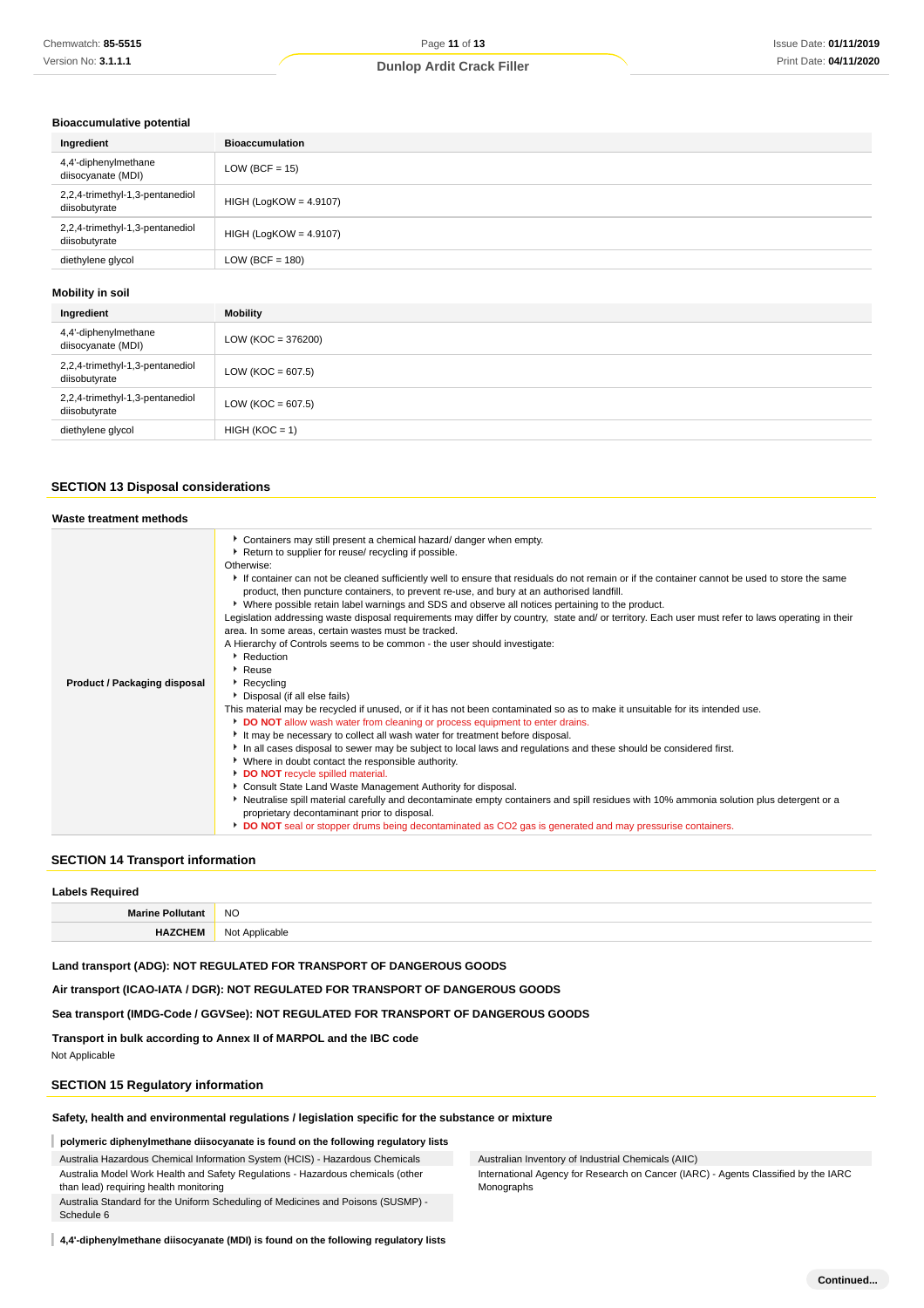Australia Hazardous Chemical Information System (HCIS) - Hazardous Chemicals Australian Inventory of Industrial Chemicals (AIIC) Australia Model Work Health and Safety Regulations - Hazardous chemicals (other International Agency for Research on Cancer (IARC) - Agents Classified by the IARC than lead) requiring health monitoring Monographs Australia Standard for the Uniform Scheduling of Medicines and Poisons (SUSMP) - Schedule 6 I **2,2,4-trimethyl-1,3-pentanediol diisobutyrate is found on the following regulatory lists** Australian Inventory of Industrial Chemicals (AIIC) **2,2,4-trimethyl-1,3-pentanediol diisobutyrate is found on the following regulatory lists** Australian Inventory of Industrial Chemicals (AIIC) **polypropylene/ polyethylene glycol copolymer is found on the following regulatory lists** Australian Inventory of Industrial Chemicals (AIIC) **diethylene glycol is found on the following regulatory lists** Australia Hazardous Chemical Information System (HCIS) - Hazardous Chemicals Australia Standard for the Uniform Scheduling of Medicines and Poisons (SUSMP) - Schedule 6 Australia Standard for the Uniform Scheduling of Medicines and Poisons (SUSMP) -

Australian Inventory of Industrial Chemicals (AIIC)

#### **National Inventory Status**

Schedule 5

| <b>National Inventory</b>      | <b>Status</b>                                                                                                                                                                                                                                           |  |
|--------------------------------|---------------------------------------------------------------------------------------------------------------------------------------------------------------------------------------------------------------------------------------------------------|--|
| Australia - AIIC               | Yes                                                                                                                                                                                                                                                     |  |
| Australia - Non-Industrial Use | No (polymeric diphenylmethane diisocyanate; 4,4'-diphenylmethane diisocyanate (MDI); 2,2,4-trimethyl-1,3-pentanediol diisobutyrate; 2,2,4-<br>trimethyl-1,3-pentanediol diisobutyrate; polypropylene/ polyethylene glycol copolymer; diethylene glycol) |  |
| Canada - DSL                   | Yes                                                                                                                                                                                                                                                     |  |
| Canada - NDSL                  | No (polymeric diphenylmethane diisocyanate; 4,4'-diphenylmethane diisocyanate (MDI); 2,2,4-trimethyl-1,3-pentanediol diisobutyrate; 2,2,4-<br>trimethyl-1,3-pentanediol diisobutyrate; polypropylene/ polyethylene glycol copolymer; diethylene glycol) |  |
| China - IECSC                  | Yes                                                                                                                                                                                                                                                     |  |
| Europe - EINEC / ELINCS / NLP  | No (polymeric diphenylmethane diisocyanate; polypropylene/ polyethylene glycol copolymer)                                                                                                                                                               |  |
| Japan - ENCS                   | Yes                                                                                                                                                                                                                                                     |  |
| Korea - KECI                   | Yes                                                                                                                                                                                                                                                     |  |
| New Zealand - NZIoC            | Yes                                                                                                                                                                                                                                                     |  |
| Philippines - PICCS            | Yes                                                                                                                                                                                                                                                     |  |
| USA - TSCA                     | Yes                                                                                                                                                                                                                                                     |  |
| Taiwan - TCSI                  | Yes                                                                                                                                                                                                                                                     |  |
| Mexico - INSQ                  | No (polypropylene/ polyethylene glycol copolymer)                                                                                                                                                                                                       |  |
| Vietnam - NCI                  | Yes                                                                                                                                                                                                                                                     |  |
| Russia - ARIPS                 | Yes                                                                                                                                                                                                                                                     |  |
| Legend:                        | $Yes = All CAS declared ingredients are on the inventory$<br>No = One or more of the CAS listed ingredients are not on the inventory and are not exempt from listing(see specific ingredients in brackets)                                              |  |

#### **SECTION 16 Other information**

| <b>Revision</b><br>Dote<br>- lau | 01<br>/2019 |
|----------------------------------|-------------|
| <br>. .                          | $\sim$      |
|                                  |             |

### **SDS Version Summary**

| Version | <b>Issue Date</b> | <b>Sections Updated</b>                                                        |  |  |  |  |
|---------|-------------------|--------------------------------------------------------------------------------|--|--|--|--|
| 3.1.1.7 | 01/11/2019        | One-off system update. NOTE: This may or may not change the GHS classification |  |  |  |  |
|         |                   |                                                                                |  |  |  |  |

#### **Other information**

Classification of the preparation and its individual components has drawn on official and authoritative sources as well as independent review by the Chemwatch Classification committee using available literature references.

The SDS is a Hazard Communication tool and should be used to assist in the Risk Assessment. Many factors determine whether the reported Hazards are Risks in the workplace or other settings. Risks may be determined by reference to Exposures Scenarios. Scale of use, frequency of use and current or available engineering controls must be considered.

#### **Definitions and abbreviations**

PC-TWA: Permissible Concentration-Time Weighted Average PC-STEL: Permissible Concentration-Short Term Exposure Limit IARC: International Agency for Research on Cancer ACGIH: American Conference of Governmental Industrial Hygienists STEL: Short Term Exposure Limit TEEL: Temporary Emergency Exposure Limit。 IDLH: Immediately Dangerous to Life or Health Concentrations OSF: Odour Safety Factor NOAEL :No Observed Adverse Effect Level LOAEL: Lowest Observed Adverse Effect Level TLV: Threshold Limit Value LOD: Limit Of Detection OTV: Odour Threshold Value

BCF: BioConcentration Factors